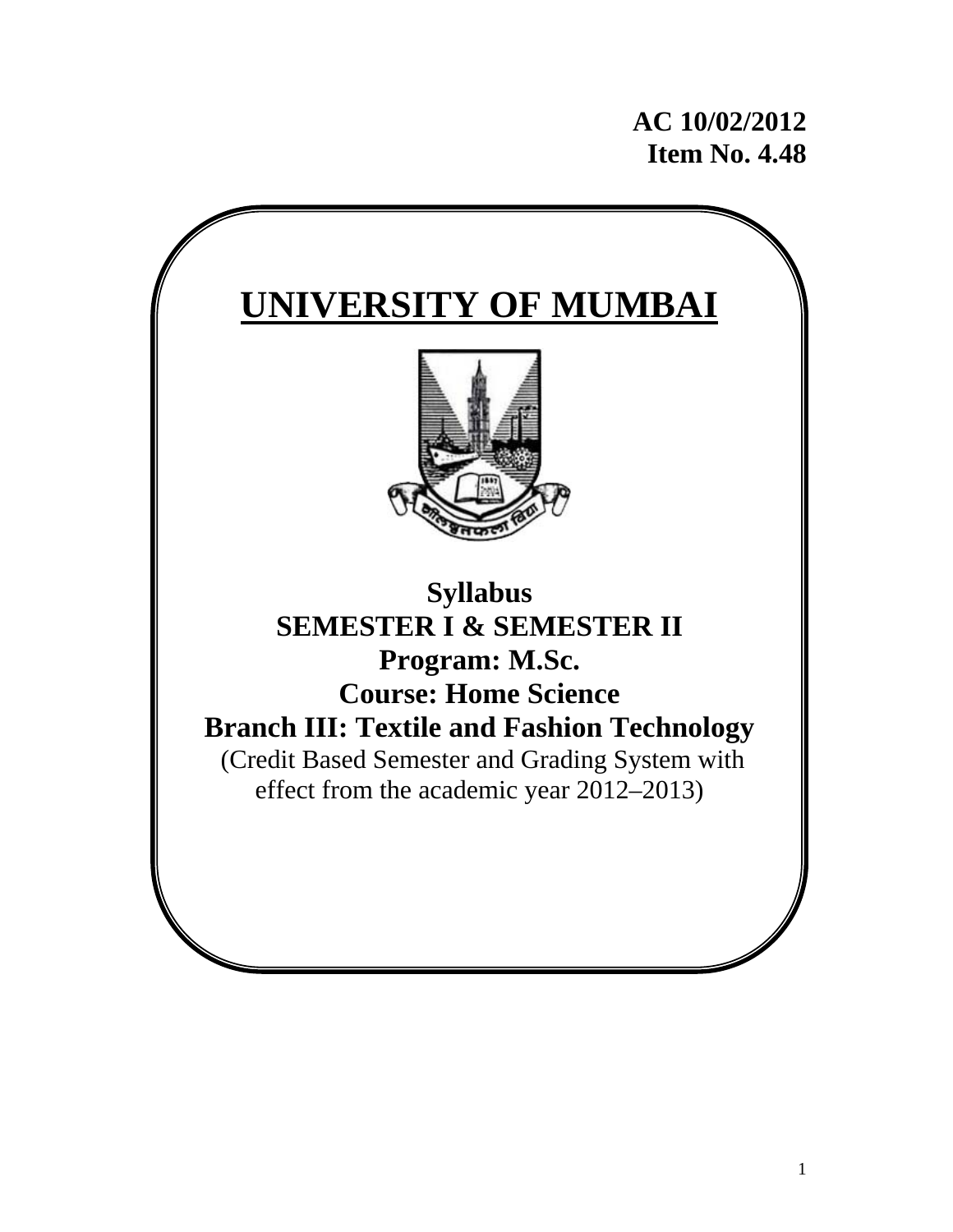**No. of Credits: 4** 

| <b>Course Code</b> | <b>Title</b>                           | <b>Credits</b> | <b>Periods</b> | <b>Marks</b>   |
|--------------------|----------------------------------------|----------------|----------------|----------------|
| PSHSIII101         | <b>Research Methods and Statistics</b> | 4              | 4              | 100            |
| PSHSIII102         | Global Marketing and Merchandising     | 4              | 4              | 100            |
| PSHSIII103         | <b>Fiber Science</b>                   | 4              | 4              | 100            |
| PSHSPIII101        | Practicum in Research Methods          | $\overline{2}$ | 3              | 50             |
| PSHSPIII102        | Physical and Chemical Textile Testing  | $\overline{c}$ | 4              | 50             |
| PSHSPIII103        | <b>Pattern Drafting</b>                | $\mathfrak{D}$ | $\mathbf{3}$   | 50             |
| PSHSPIII104        | <b>Fashion Illustration</b>            | 3              | $\mathcal{F}$  | 75             |
| PSHSPIII105        | Apparel Design and Production - Woven  | 3              | 3              | 75             |
|                    | Total:                                 | 24             | 28             | 600            |
| <b>Course Code</b> | <b>Title</b>                           | Lectures/week  | <b>Marks</b>   | <b>Credits</b> |
| <b>PSHSI101</b>    | <b>Research Methods and Statistics</b> | 4              | 100            |                |

## **RESEARCH METHODS AND STATISTICS**

### **Objectives**

1. To build in students appreciation for high quality research in each of their specialisations.

2. To introduce students to the skills needed in conducting a research in their specialisation.

- 3. To introduce students to principles of good scientific writing.
- 4. To enable in students the skills in selecting, computing, interpreting and reporting statistics.

| <b>Course Content</b> |                                                                           | <b>Lectures</b> |
|-----------------------|---------------------------------------------------------------------------|-----------------|
| <b>UNIT I</b>         | <b>Introduction and Overview</b><br>1 A.                                  | 15              |
|                       | (a) What is a research?                                                   |                 |
|                       | (b) Objectivity and subjectivity in scientific inquiry: Premodernism,     |                 |
|                       | modernism, and postmodernism                                              |                 |
|                       | (c) Steps in the research process                                         |                 |
|                       | (d) Importance of research in general, and in each discipline             |                 |
|                       | (e) Illustration of research in each of the three specialisations: Foods, |                 |
|                       | Nutrition, and Dietetics; Human Development; and, Textile and Fashion     |                 |
|                       | Technology                                                                |                 |
|                       | (f) Qualitative versus quantitative research                              |                 |
|                       | 1 B. The beginning steps in the research process                          |                 |
|                       | (a) Identifying broad areas of research in a discipline                   |                 |
|                       | (b) Identifying interest areas; using multiple search strategies          |                 |
|                       | (c) Prioritising topics; specifying a topic; feasibility                  |                 |
|                       | (d) Review of literature/scholarly argument in support of study           |                 |
|                       | (e) Specifying research objectives/hypotheses/questions                   |                 |
| <b>UNIT II</b>        | 2. A. Variables                                                           | 15              |
|                       | (a) Definition                                                            |                 |
|                       | (b) Characteristics                                                       |                 |
|                       | (c) Types                                                                 |                 |
|                       | (d) Levels of measurement                                                 |                 |
|                       | 2 B. Measurement                                                          |                 |
|                       | (a) Conceptual definitions and operational definitions                    |                 |
|                       | (b) Types of validity and reliability in quantitative research            |                 |
|                       | 2 C. Data entry in quantitative research                                  |                 |
|                       | (a) Codebook and mastersheet                                              |                 |
|                       | (b) Creating data files and data management                               |                 |
| UNIT III              | 3. A. Introduction and overview to statistics                             | 15              |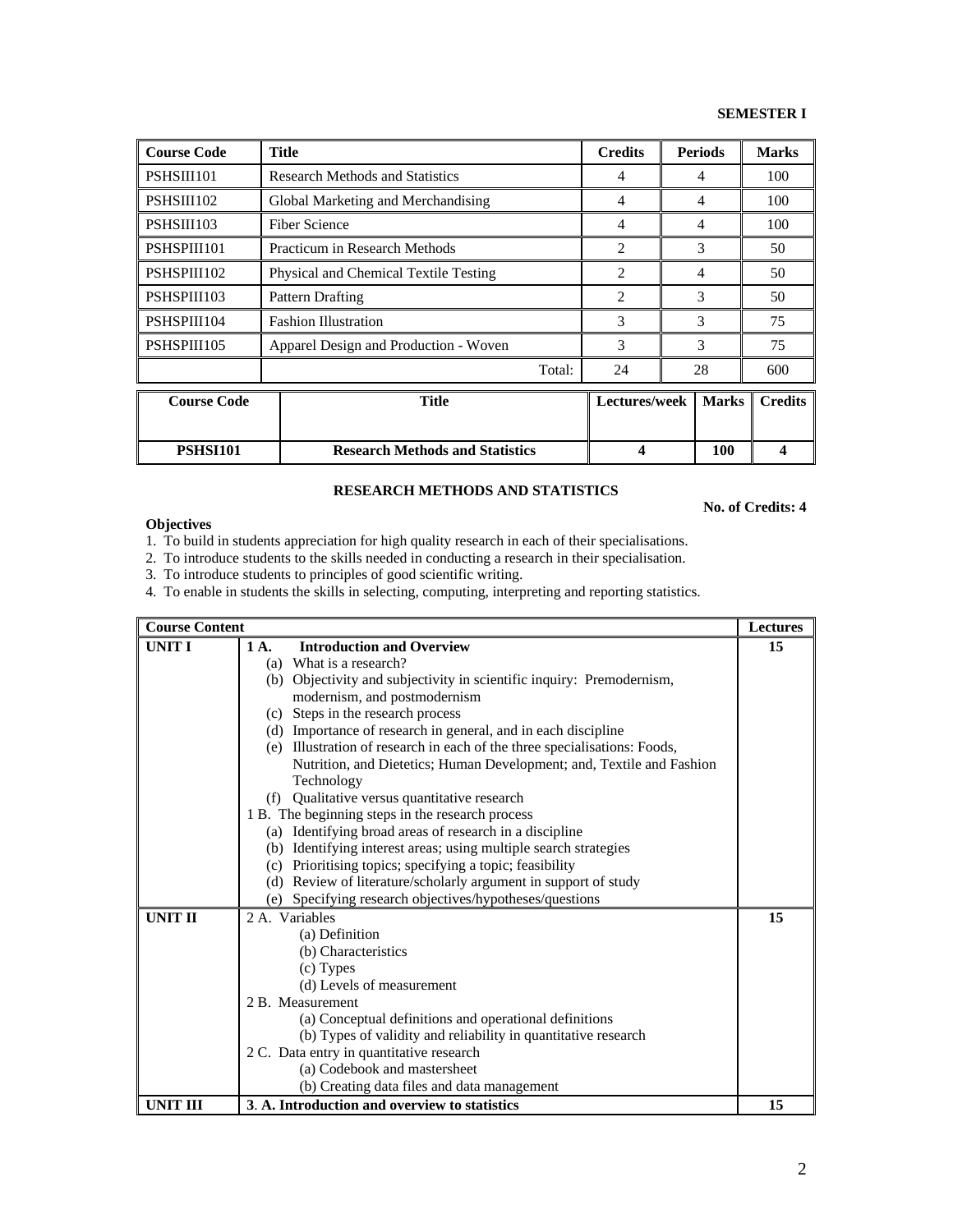|                | (a) Role of statistics in (quantitative) research                           |    |
|----------------|-----------------------------------------------------------------------------|----|
|                | (b) Definition/changing conceptions                                         |    |
|                | (c) Prerequisite concepts in mathematics (e.g., properties of the summation |    |
|                | sign, basic algebra)                                                        |    |
|                | 3 B. Descriptive Statistics for summarizing ratio level variables           |    |
|                | (a) Frequencies and percentages                                             |    |
|                | (b) Computing an average/measure of a central tendency                      |    |
|                | Mean, median, mode(s)                                                       |    |
|                | Contrasting the mean vs. median                                             |    |
|                | Computing an average when there are outliers or extreme                     |    |
|                | values in the data set                                                      |    |
|                | Robust measures of the center (5% trimmed mean; M                           |    |
|                | estimators)                                                                 |    |
|                | Quartiles and percentiles                                                   |    |
|                | (d) Computing a measure of variability or dispersion                        |    |
|                | Why? (inadequacy of the mean)                                               |    |
|                | Minimum value and maximum value                                             |    |
|                | Range                                                                       |    |
|                | Interquartile range                                                         |    |
|                | Variance and standard deviation                                             |    |
|                | (e) Discrete and continuous variables                                       |    |
|                | (f) Histograms and line graphs                                              |    |
| <b>UNIT IV</b> | 4 A. Descriptive Statistics for summarizing nominal, ordinal and interval   | 15 |
|                | level variables                                                             |    |
|                | 4 B. Demonstration of computer software such as the Statistical Package     |    |
|                | for the Social Sciences (SPSS)                                              |    |
|                | (a) Data entry                                                              |    |
|                | (b) Data Management                                                         |    |
|                | (c) Descriptive Statistics                                                  |    |
|                | 4. C. Probability: Foundation of Advanced/Inferential Statistics            |    |
|                | (a) Definition                                                              |    |
|                | (b) Role of probability in research and statistics                          |    |
|                | (c) Elementary concepts in probability                                      |    |
|                | Sample space, experiment, event/outcome/element of the                      |    |
|                | sample space                                                                |    |
|                | Equally likely outcomes and the uniform probability model                   |    |
|                | Stabilization of the relative frequency                                     |    |

### **References:**

Bhattacharyya, G.K. & Johnson, R. A. (1977). *Statistical concepts and methods.* NY: John Wiley. Dwiwedi, R. S. (1997). *Research methods in behavioral sciences.* Delhi: Macmillan India. Gravetter, F. J. & Waillnau, L. B. (2000). *Statistics for the behavioral sciences.* Belmont, CA: Wadsworth/Thomson Learning.

Kerlinger, F. N. & Lee, H. B. (2000). *Foundations of behavioral research.* Orlando, Florida: Harcourt. Leong, F.T.L. & Austin, J. T. (Eds.) (1996). *The psychology research handbook.* New Delhi: Sage.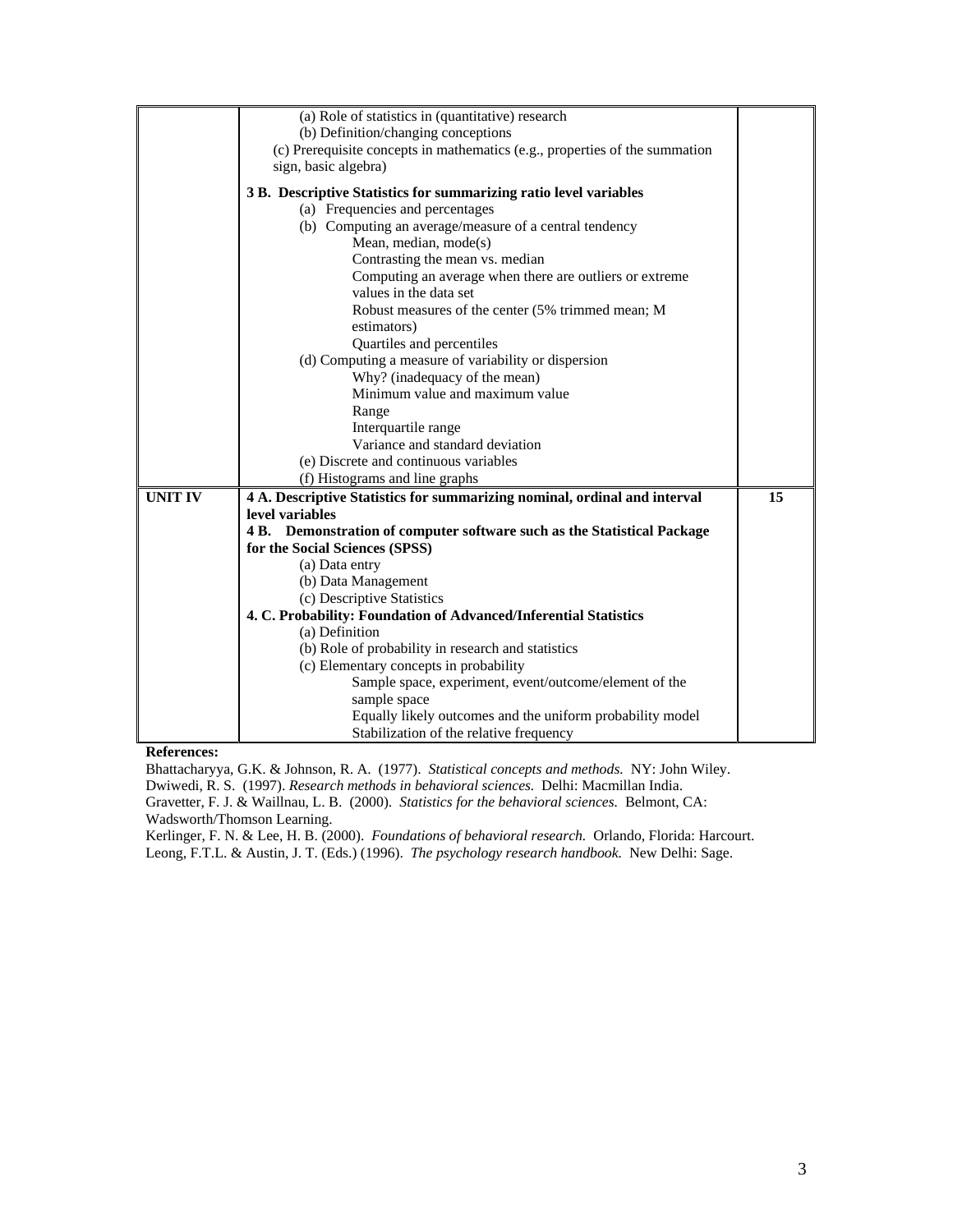| <b>Course Code</b> | Title                                                          | Lectures/week | <b>Marks</b> | <b>Credits</b> |
|--------------------|----------------------------------------------------------------|---------------|--------------|----------------|
| PSHSI102           | Global Marketing, Merchandising and<br><b>Entrepreneurship</b> |               | 100          |                |

# **GLOBAL MARKETING, MERCHANDISING AND ENTREPRENEURSHIP**

**No. of Credits: 4** 

**Objectives**  1. To equip students with the knowledge of the fashion world.

- 2. To provide knowledge of international trade.
- 3. To impart knowledge of marketing and merchandising.
- 4. To enhance entrepreneur skills.

| <b>Course Content</b> |                                                                                  | <b>Lectures</b> |
|-----------------------|----------------------------------------------------------------------------------|-----------------|
| <b>UNIT I</b>         | Language of fashion and textile design                                           | 15              |
|                       | Definition and nature of Fashion Business<br>i.                                  |                 |
|                       | ii.<br>Principles of Fashion                                                     |                 |
|                       | iii.<br>Terminology: Style, Fashion (high and mass fashion), Design, Taste,      |                 |
|                       | Classic, Fad, Trend, any others                                                  |                 |
|                       | Components of Fashion/Design Elements & Principles:<br>iv.                       |                 |
|                       | Fashion Cycle<br>V.                                                              |                 |
|                       | Movement and Theories of fashion<br>vi.                                          |                 |
|                       | Fashion forecast and fashion shows<br>vii.                                       |                 |
|                       | Leading international designers and their labels                                 |                 |
|                       | Organization and operation of the fashion business: Women's wear, menswear,      |                 |
|                       | children's wear, fashion accessories, home fashions                              |                 |
| <b>UNIT II</b>        | <b>Information Technology for Merchandising</b>                                  | 15              |
|                       | Quick response business systems:<br>i.                                           |                 |
|                       | ii.<br>Customer driven systems (POS)                                             |                 |
|                       | iii.<br>Universal product code (UPC)                                             |                 |
|                       | E-commerce, (ERP), Enterprise Resource Planning<br>iv.                           |                 |
|                       | Electronic data interchange (EDI)<br>V.                                          |                 |
|                       | Smart labels and Radio frequency identification<br>vi.                           |                 |
|                       | Time based competition, Agility, Partnering (external and internal)<br>vii.      |                 |
|                       | <b>Merchandising systems</b>                                                     |                 |
|                       | Business to business relationships-wholesaling,<br>i.                            |                 |
|                       | ii.<br>Business to ultimate consumer transactions-retailing                      |                 |
|                       | iii.<br>Line planning: evaluating merchandising mix and forecasting offerings,   |                 |
|                       | Merchandise budgets and assortment plans, delivery and allocation plans          |                 |
|                       | Determining the length of selling periods: timing merchandising calendars<br>iv. |                 |
|                       | (selling and transition periods)                                                 |                 |
|                       | Forecast based merchandise plans (regional and local economic and<br>V.          |                 |
|                       | cultural influences during the period trend and end of period trend              |                 |
|                       | analysis)                                                                        |                 |
|                       | Line development: Line concept/ finished goods buying/ sourcing,<br>vi.          |                 |
|                       | product development (creative design, line adoption, technical design)           |                 |
|                       | internal line presentation,<br>vii.<br>Line presentation:<br>wholesale online    |                 |
|                       | presentation and retail line presentation                                        |                 |
|                       | <b>Dimensions of planning product lines</b>                                      |                 |
|                       | Pricing dimensions<br>i.                                                         |                 |
|                       | ii.<br>Assortment dimensions: Merchandise assortment, SKU stock keeping unit     |                 |
|                       | Line development and computer technology:                                        |                 |
|                       | CAD systems, PDS, PIMS, Videoconferencing, Customization: Body scanning,         |                 |
|                       | Interactive on-line fashion information services, Web based data management      |                 |
|                       | systems                                                                          |                 |
|                       | Role & responsibilities of a merchandiser                                        |                 |
| <b>UNIT III</b>       | Market Knowledge and four P's                                                    | 15              |
|                       | <b>Market Segmentation</b>                                                       |                 |
|                       | i.<br>Factors for segmentation: Demographic trends, psychographics, social       |                 |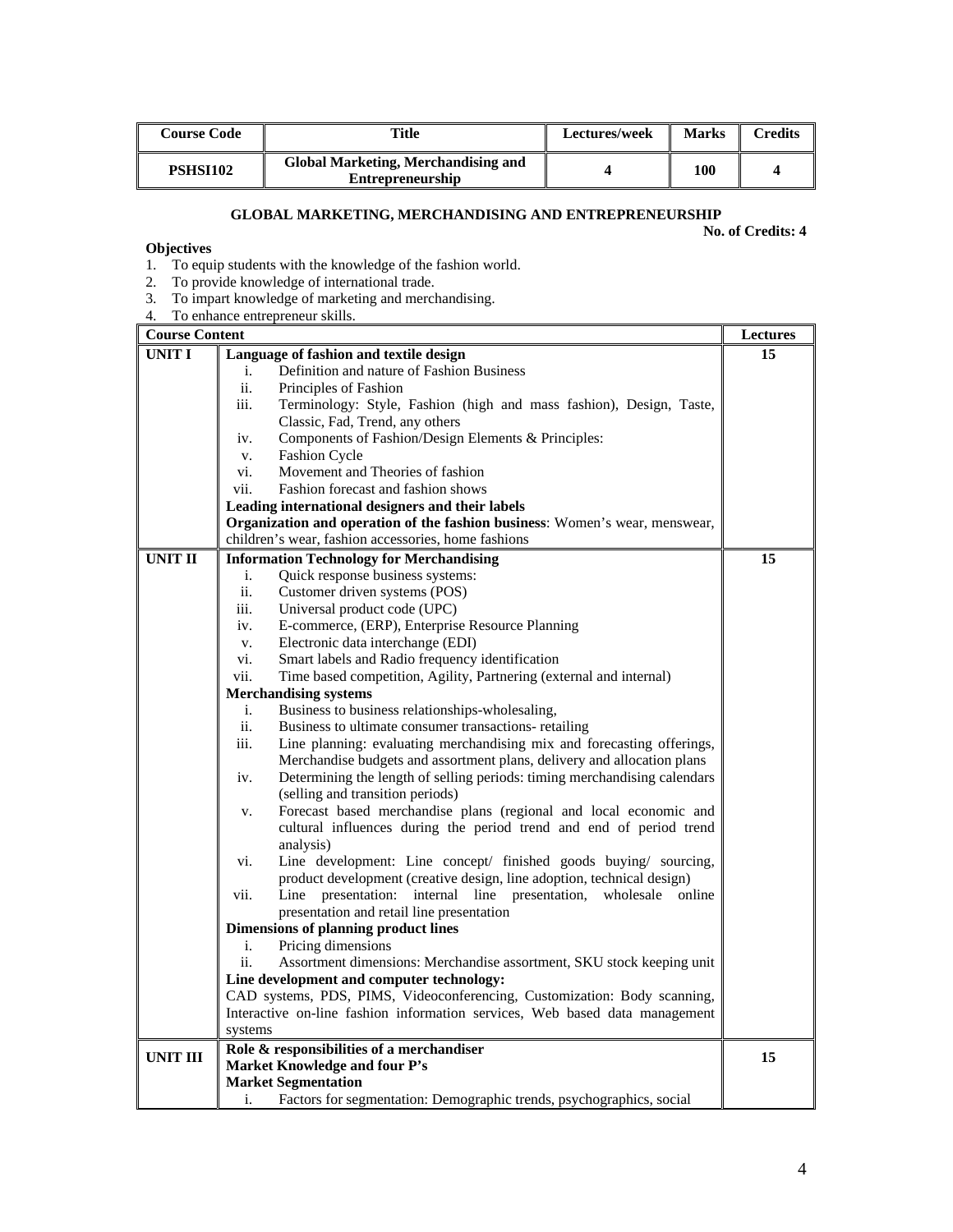|                | force, government influences, economic trends                                      |    |
|----------------|------------------------------------------------------------------------------------|----|
|                | Market penetration and development<br>ii.                                          |    |
|                | Product development and diversification<br>iii.                                    |    |
|                | <b>Strategic Planning</b>                                                          |    |
|                | Definition, Marketing calendar, Line preview date, Critical path method, Line plan |    |
|                | summary, Sales forecast, Shelf stock plan, Style status report, Order tracking     |    |
|                | Traditional & Contemporary line planning                                           |    |
|                | <b>Quality assurance</b>                                                           |    |
|                | Definition and importance of quality management<br>i.                              |    |
|                | ii.<br>Consumers' perception of quality, company responsibility                    |    |
|                | iii.<br>Deming's 14 points, Juran's 10 steps to quality improvement, Sigma six     |    |
|                | strategy                                                                           |    |
|                | Standards and specifications.<br>iv.                                               |    |
|                | Quality determinants (raw materials, pattern and fit, construction)<br>V.          |    |
|                | Quality and sampling procedures<br>vi.                                             |    |
|                | vii.<br><b>Statistical Process Control (SPC)</b>                                   |    |
|                | Merchandise Checking procedures: Quantity checking and quality<br>viii.            |    |
|                | controllers, Marking merchandise, Loss prevention:<br>Shoplifting,                 |    |
|                | Deterrents and controls, Electronic Article Surveillance (EAS)                     |    |
| <b>UNIT IV</b> | Merchandising perspectives on pricing                                              | 15 |
|                | Income statements, Pricing and costing, Pricing Strategies, Pricing variables,     |    |
|                | Pricing relationships and strategic pricing, Components of pricing strategies,     |    |
|                | Costing principles and strategies, Types of costing                                |    |

### **References**

Boyd, H. W. (1995) *Marketing management: Strategic approach with a global orientation.* Chicago: Irwin / Richard Irwin.

Davar, R. S. (1982) *Modern marketing management*. Bombay: Progressive.

Diamond, E. (2006) *Fashion retailing: A multi-channel approach*, New Jersey: Pearson/Prentice Hall.

Donnellan, J. (1999) *Merchandising buying and management*, New York: Fairchild Publications.

Ed. Hines, T. and Bruce, M. (2001) *Fashion marketing.* Oxford: Buttersworth Heinemann.

Jackson, T. & Shaw, D. (2001) *Mastering fashion buying and merchandising management*, New York: Palgrave.

Jarnow, J., Guereira, M. & Judelle, B. (1987). *Inside the fashion business*. (4<sup>th</sup> Ed.). New York: MacMillan.

Kale, N. G. (1995*). International marketing*. Mumbai: Vipul Prakashan.

Kale, N. G. (1998). *Fundamentals of marketing and finance*. Mumbai: Manisha Prakashan.

Kotler, P. (1998) *Marketing management: analysis, planning, implementation and control.* (9<sup>th</sup> Ed.). New Delhi: Prentice Hall.

.

Vaz, M. (1996) *Export marketing*. Mumbai: Manisha Prakashan.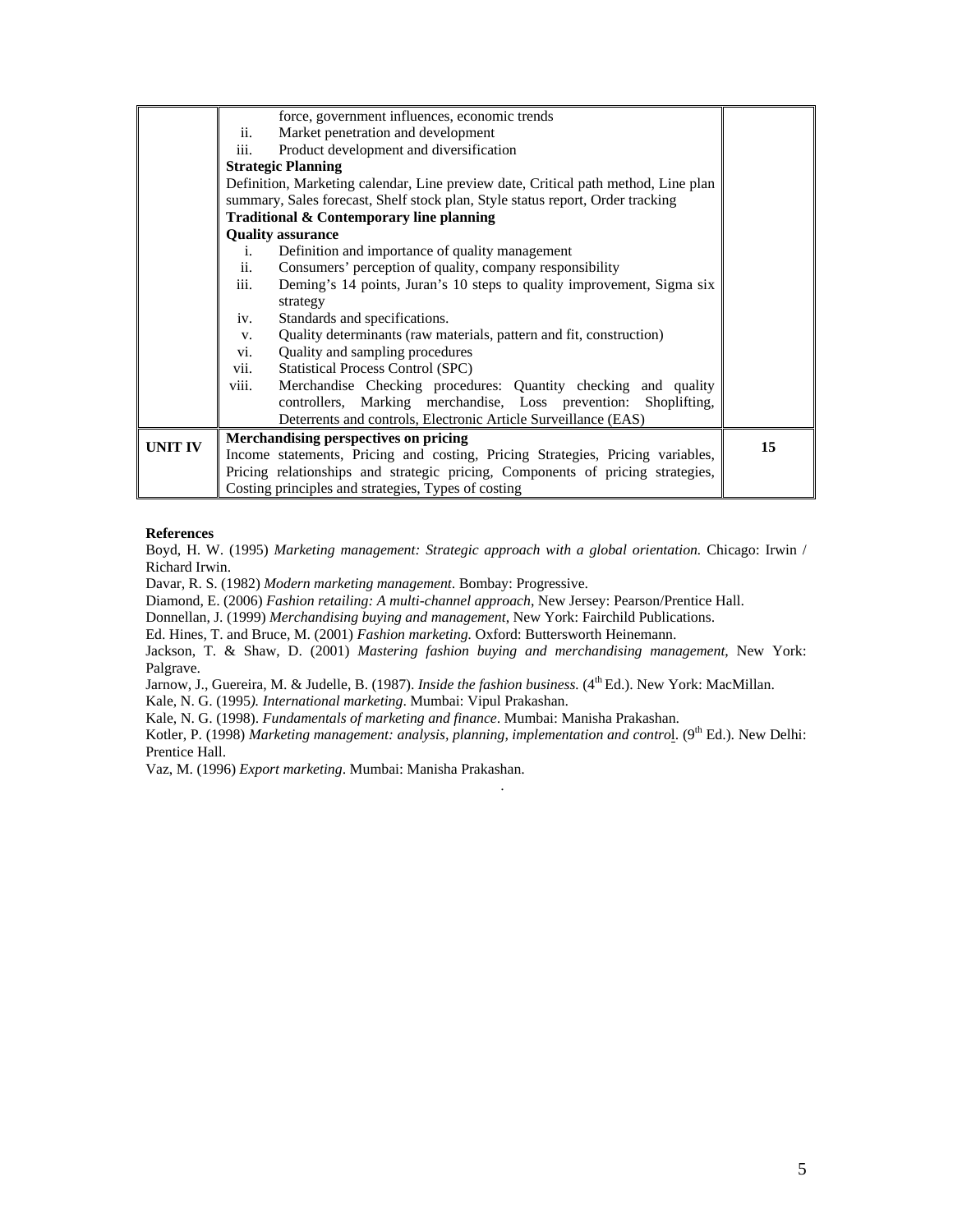| Course Code | <b>Title</b>         | <b>Lectures/week</b> | <b>Marks</b> | <b>Predits</b> |
|-------------|----------------------|----------------------|--------------|----------------|
| PSHSIII103  | <b>Fibre Science</b> |                      | 100          |                |

### **FIBRE SCIENCE**

#### **No. of Credits: 4**

#### **Objectives**

- 1. To study the morphology, chemical constitution and manufacturing processes of natural and manmade fibers.
- 2. To study physical and chemical properties and end uses of cellulosic fibres.
- 3. To introduce students to the different concepts essential in understanding the building up of the macromolecule.
- 4. To understand the effects of polymerization on the various properties of fibres.

| <b>Course Content</b> |                                                                                      | <b>Lectures</b> |
|-----------------------|--------------------------------------------------------------------------------------|-----------------|
| <b>UNIT I</b>         | Classification of fibers and definitions                                             | 15              |
|                       | <b>Polymerization and fiber structure</b>                                            |                 |
|                       | Classification of polymers<br>a)                                                     |                 |
|                       | Addition and condensation polymerization<br>b)                                       |                 |
|                       | Graft and block polymerization<br>$\mathbf{c}$                                       |                 |
|                       | Determination of molecular weight<br>d)                                              |                 |
|                       | Molecular weight of polymers<br>e)                                                   |                 |
|                       | Degree of polymerization<br>f)                                                       |                 |
|                       | Number average and weight average molecular weight<br>g)                             |                 |
|                       | Methods of determining molecular weight<br>h)                                        |                 |
| UNIT II               | <b>Cellulose fibers</b>                                                              | 15              |
|                       | Chemistry of cellulose: Chemical composition and constitution<br>a)                  |                 |
|                       | Reactivity of different hydroxyl groups, Hydrolysis and oxidation of<br>b)           |                 |
|                       | cellulose, estimation of the extent of degradation                                   |                 |
| UNIT III              | <b>Natural Cellulosic fibres</b>                                                     | 15              |
|                       | Morphology, fine structure, properties, and varieties of cellulosic fibers including |                 |
|                       | Indian varieties.                                                                    |                 |
|                       | Cotton<br>a)                                                                         |                 |
|                       | Jute<br>b)                                                                           |                 |
|                       | Flax<br>C)                                                                           |                 |
| <b>UNIT IV</b>        | <b>Regenerated cellulosic fibers</b>                                                 | 15              |
|                       | Raw materials, manufacturing process, physical and chemical properties of<br>a)      |                 |
|                       | regenerated fibers.(viscose rayon, cuprammonium rayon, polynosic fibers,             |                 |
|                       | high tenacity viscose, modal and lyocell)                                            |                 |
|                       | Chemically modified cellulose (primary and secondary acetate rayon)<br>b)            |                 |

#### **References**

Carter, E. M. (1971). *Essentials of Fiber Chemistry* New York: Marcel Dekker.

Chakraverty, R. R. (1972). A glimpse on the chemical technology of textile fibres.New Delhi: The Canton Press.

Chapman, C. B. (1972). *Fibres.* London: Butterworths and company.

Cook, J. G. (1984). *Handbook of textile fiber. (*5th Ed.) U.K: Duram Merrow.

Corbman, P. B. (1985). *Textiles: Fiber to fabric.* (6<sup>th</sup> Ed.) McGraw Hill Book.

Grayson, M. (1984). *Encyclopedia of textile, fiber and nonmoving fabrics.* New York: John Wiley & Sons.

Gulrajani, M. L. (1985). *Man-made textiles in developing countries.* India: The Textile Association.

Hess, K. Paddock.() *Textile fibres and their use*. (6<sup>th</sup> Ed). New Delhi: Oxford & IBH.

Hollen, N. & Saddler, J. (1988) *Textiles*. (6<sup>th</sup> Ed.) .New York: Macmillan.

Howard, L. N. (1986). *Textiles: fibres, dyers, finishes and processes.* New Jersey: Noyes.

Hollen, N. & Saddler, J. (1988). *Textiles* (6<sup>th</sup> Ed.) New York: Macmillan.

Kornreich, E. (1966). *Introduction to fibres and fabrics.* London Heywood books.

Kothari, V. K. (2000). *Textile fibres: Development and innovation.* Vol. II. New Delhi: I.A.F.L. Publication.

Lewin, M., & Pearce, M. E. (1998). *A handbook of fiber chemistry.* New York: Marcel Dekker.

Marjory, L. J. (1976). *Essentials of textiles.* New York.

Mishra, S. P. (2000). *A textbook of fiber science and technology.* New Delhi: New Age.

Marjory, L. J. (1977). *Introductory textile science .*(3rd Ed.). New York.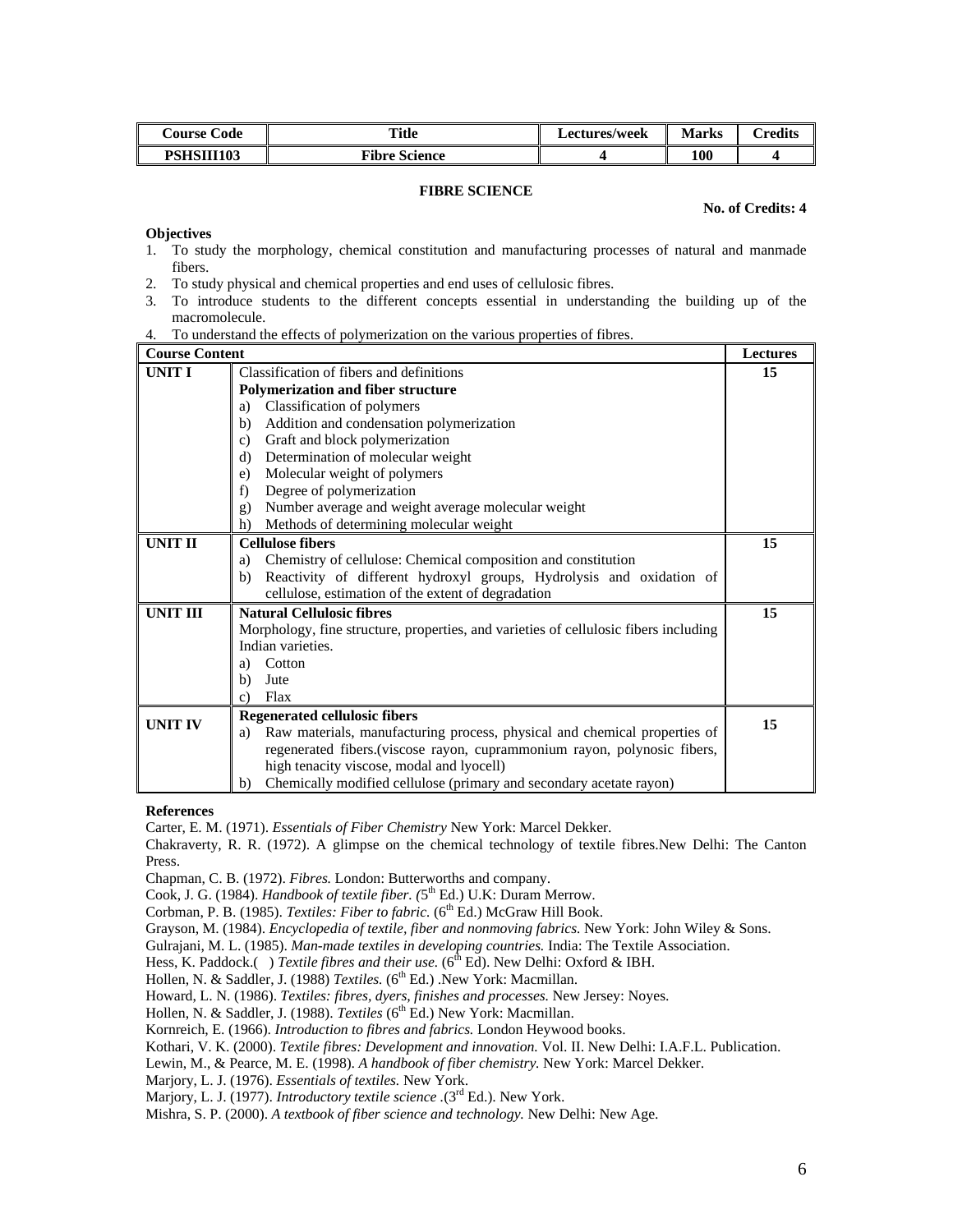Moncrieff, R. W. (1975). *Mamade Fibers*. London: Newnes Butterworth.

Morton, W. E. & Hearle, W. S. (1975). *Physical properties of textile fibres.* London: The Textile Institute.

Murthy, H. V. (1987). *Introduction to textile fibres.* Bombay: The Textile Association of India.

Porczynski, C. Z. & Carroll. (1961). *Manual of man-made fibres.* Bombay: The new book.

Sadov, F., Korchanging, M. & Matelsky A. (1973). *Chemical technology of fibrous materials.* Moscow: MIR Publications.

Shenai, V. A. (1977). *Textile fibres.* Vol. I Mumbai: Sevak.

Steven, B. W. (1975). *Fiber science.* New Jersey: Prentice Hall.

Tammanna, N. S. (1973). *Handbook of silk technology.* New Delhi: Wiley Eastern.

Tortora, G. P. (1992). *Understanding textiles*. (4<sup>th</sup> Ed.) New York: Macmillan.

Wynne, A. (1997). *Textiles-The Motivate Series,* London: Macmillan Education Ltd.

| <b>Course Code</b> | Title                                | Periods/week | <b>Marks</b> | Credits |
|--------------------|--------------------------------------|--------------|--------------|---------|
| <b>PSHSPIII101</b> | <b>Practicum in Research Methods</b> |              | 50           |         |

## **PRACTICUM IN RESEARCH METHODS**

### **No. of Credits: 2**

# **Objectives**

To provide students with opportunities for hands-on exercises with regard to many steps of the research process, such that they have met the prerequisites for research work.

| <b>Course Content</b> |                                                                                                                                                                                                                                                                                                                                                                                                                                                                                                                                                                                                                                                                                                                                          | <b>Periods</b> |
|-----------------------|------------------------------------------------------------------------------------------------------------------------------------------------------------------------------------------------------------------------------------------------------------------------------------------------------------------------------------------------------------------------------------------------------------------------------------------------------------------------------------------------------------------------------------------------------------------------------------------------------------------------------------------------------------------------------------------------------------------------------------------|----------------|
| UNIT I                | Preliminary steps in the research process: using multiple search strategies (Part I)<br>Identifying broad areas of research in one's specialization (identifying leading<br>a)<br>scholarly journals, reading the tables of contents, articles in which areas are solicited<br>in each such journal, scanning dissertation topics, identifying focus areas with regard<br>to dissertation topics, changes in dissertation topics over the years, interviewing<br>academicians/researchers/ practitioners, Net search)                                                                                                                                                                                                                    | 15             |
| <b>UNIT II</b>        | Preliminary steps in the research process: using multiple search strategies (Part II)<br>Visits to research centers in Mumbai (relevant to one's specialization)<br>a)<br>Identifying priority areas of research in one's specialization<br>b)<br>Identifying areas of personal interest (selecting any one dissertation, summarizing<br>c)<br>this dissertation, justifying the selection of this dissertation; selecting any one<br>research article from a reputed scholarly journal, summarizing this research,<br>justifying the selection of this research article; interviewing one local expert;<br>communicating with one national or international expert in one's area of interest<br>using e-mail)                           | 15             |
| <b>UNIT III</b>       | Preliminary steps in the research process: the review of literature and statement of<br>purpose<br>studying the review of literature in various dissertations and research articles and<br>a)<br>identifying key features of the content of literature reviews<br>studying the manner in which the purpose in stated in dissertations and research<br>b)<br>articles<br>developing skills in paraphrasing (i.e., rewriting ideas in own words) and avoiding<br>C)<br>plagiarism (due acknowledgement to original source)<br>developing skills in formulating research objectives, questions and hypotheses<br>d)<br>developing skills in writing and orally communicating a literature review and<br>e)<br>statement of research purpose | 15             |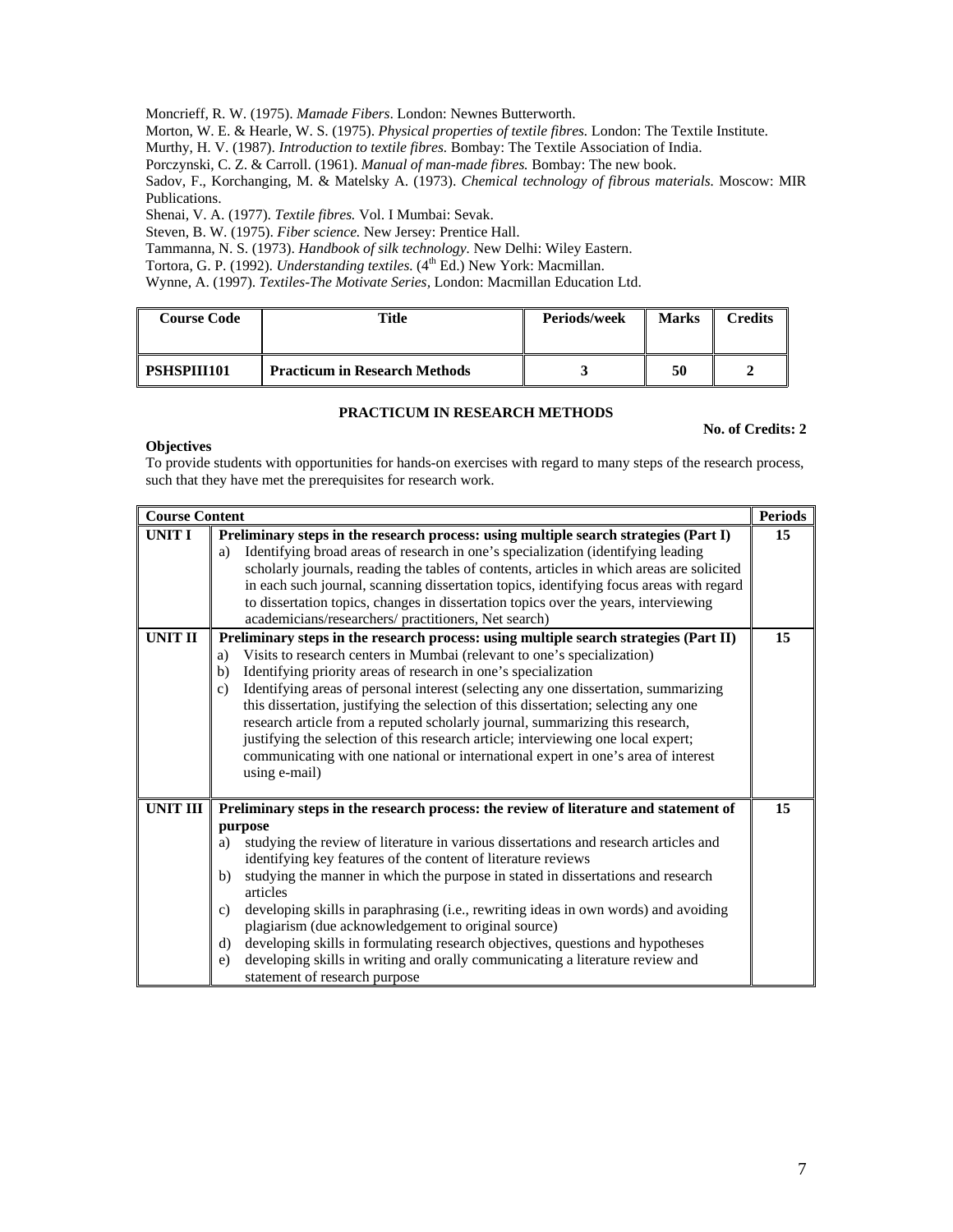| <b>Course Code</b> | Title                                        | Periods/week | <b>Marks</b> | $C$ redits |
|--------------------|----------------------------------------------|--------------|--------------|------------|
| <b>PSHSPIII102</b> | <b>Physical and Chemical Textile Testing</b> |              |              |            |

### **PHYSICAL AND CHEMICAL TEXTILE TESTING**

**No. of Credits: 2** 

#### **Objectives**

1. To impart knowledge of the physical and chemical properties of textiles.

2. To teach the techniques of testing properties of textile materials for their properties

| <b>Course Content</b> |                                                                                         | <b>Periods</b> |
|-----------------------|-----------------------------------------------------------------------------------------|----------------|
| UNIT I                | <b>Physical Testing of fibres and yarns</b>                                             | 15             |
|                       | Fiber testing: Fiber length<br>a)                                                       |                |
|                       | Yarns and their characteristics: Yarn twist, yarn count, yarn crimp<br>b)               |                |
| UNIT II               | <b>Physical testing of fabrics</b>                                                      | 15             |
|                       | Fabrics and their characteristics: fabric weight, fabric count, water permeability      |                |
| <b>UNIT III</b>       | <b>Physical testing of fabrics</b>                                                      | 15             |
|                       | durability (pilling and abrasion), crease recovery, tear/tensile (CRT) strength,        |                |
|                       | bursting strength                                                                       |                |
| <b>UNIT IV</b>        | <b>Pretreatment and dveing</b>                                                          | 15             |
|                       | Scouring and bleaching of gray fabric.<br>a)                                            |                |
|                       | Dyeing of fabric with direct, reactive (hot and cold), azoic, vat, acid and basic<br>b) |                |
|                       | dyes using padding mangle, jigger dyeing machine as per their application and           |                |
|                       | suitability                                                                             |                |

**References** 

Angappan, P. & Gopalkrishnan R. (1993). *Textile Testing*. S.S.M. Institute of Technology.

Booth (1974). *Principles of Textile Testing: An Introduction to Physical Methods of Testing Textile fibers, yarn and Fabrics* London: Newnes Butterworth.

Collier B.J. (1999) *Textile Testing and Analysis*. New Jersey: Prentice Hall.

*Handbook of Textile Testing*, Bureau of Indian Standards. (1990). Testing and Grading of Textile *Fibers*. Part 1 New Delhi: Bureau of Indian Standards

*Handbook of Textile Testing, Bureau of Indian Standards*. (1991). Testing and Grading of Textile Fibers. Part 111 New Delhi: Bureau of Indian Standards

*Handbook of Textile Testing*, Bureau of Indian Standards. (1989).Identification and Testing of dyestuff and Colour Fastness on Textile Materials. Part 1V New Delhi: Bureau of Indian Standards

Shenai, V.A. (1980). *Evaluation of Textile Chemicals* Bombay Sevak Publication.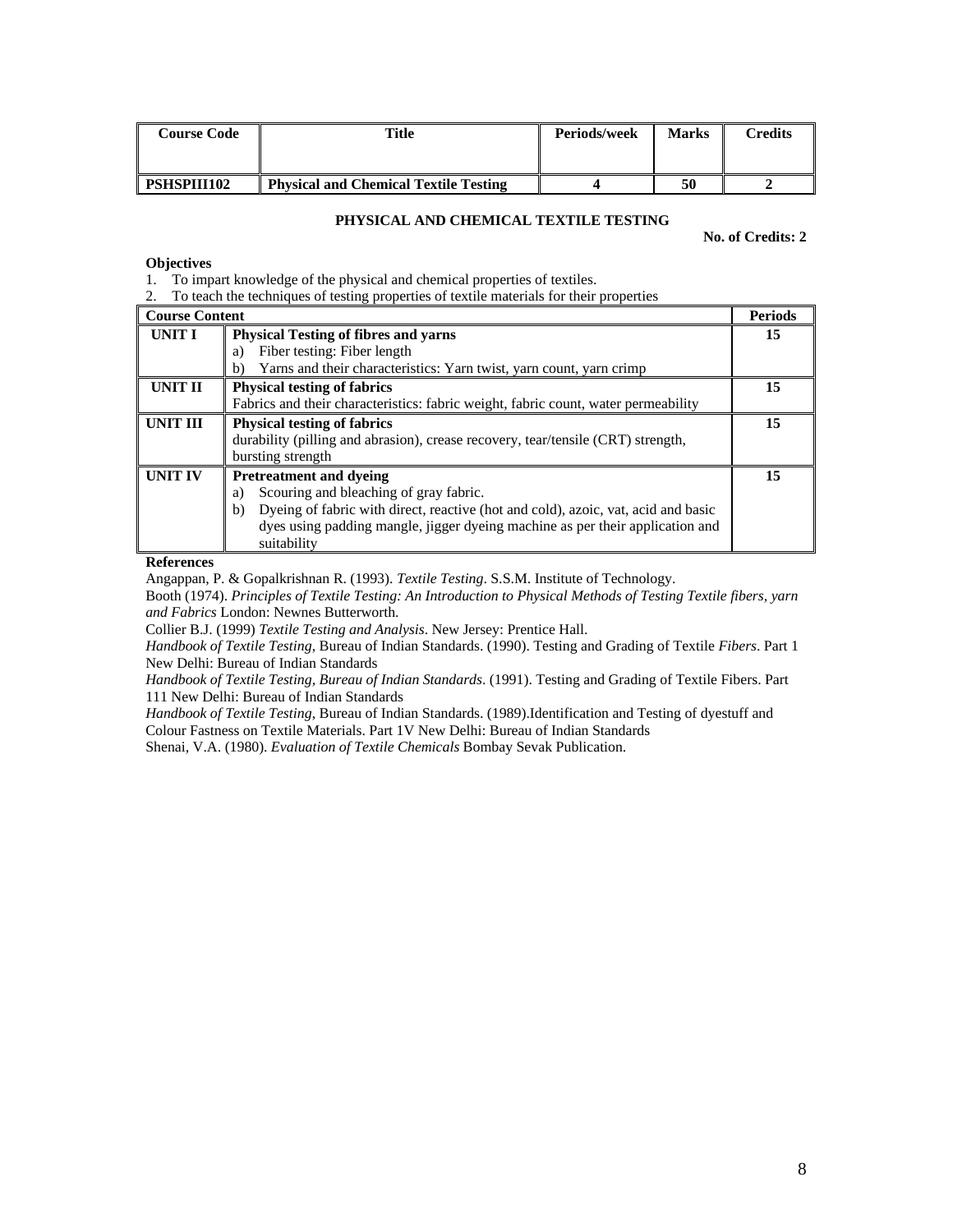| Course Code        | <b>Title</b>                      | Periodss/week | <b>Marks</b> | <b>Tredits</b> |
|--------------------|-----------------------------------|---------------|--------------|----------------|
| <b>PSHSPIII103</b> | <b>Pattern Making and Grading</b> |               | 50           |                |

### **PATTERN MAKING AND GRADING**

#### **No. of Credits: 2**

## **Objectives**

- 1. To acquaint students to advance techniques of designing and pattern making for different styles of clothing for women.
- 2. To adapt constructed blocks to the given patterns and grading according to different sizes.

| <b>Course Content</b> |                                                                    | <b>Periods</b> |
|-----------------------|--------------------------------------------------------------------|----------------|
| UNIT I                | <b>Basic Block Construction</b>                                    | 15             |
|                       | (a) Adult's Basic Block                                            |                |
|                       | (b) Adults Basic Sleeve                                            |                |
|                       | (c) Torso block                                                    |                |
|                       | Displacements of darts                                             |                |
|                       | Concealments of darts                                              |                |
| UNIT II               | Drafting of yokes, gathers and pleats for upper and lower garments | 15             |
| <b>UNIT III</b>       | Drafting of collars (Shirt, Reversible, Shawl, Danton, Chinese)    | 15             |

### **References**

Aldrich, W. (1996). *Fabric Form and flat pattern cutting.* Oxford: Blackwell Science.

Armstrong, H. J. (1986). *Pattern making for fashion designing*. New York: Harper and Row

Braddock, S. F. (1998). *Techno-textiles: revolutionary fabrics for fashion and design*. London: Thames and Hudson

Bray, N. (1970). *Dress fitting: The basic principles of cut and fit.* (5<sup>th</sup> Ed.) London: Crosby Lockwood and sons Bray, N. (1970). *Dress pattern designing: the basic principles of cut and fit.* (5<sup>th</sup> Ed.) London: Crosby Lockwood and sons

Bray, N. (1995). *More dress pattern designing.* (4<sup>th</sup> Ed.). Great Britain: Blackwell Science.

Cooklin, G. (1995). *More patterns and grading for women's outsize.* Great Britain: Blackwell Science

Cooklin, G. (1992). *Pattern grading for women's clothes: the technology of sizing*. Oxford: S.P. Professional Books.

Goulboum, M. (1971). *Introducing pattern cutting: Grading and modeling.* London: B. T. Batsford.

Jan, M. (1967). *Coordinated pattern fit*. Burgess Publishing

Littman, C, (1977). *Pattern making design: Skirts and pants.* New York: Delmar

Toledo, R. (1996). *Style dictionary.* New York Abbeville Press.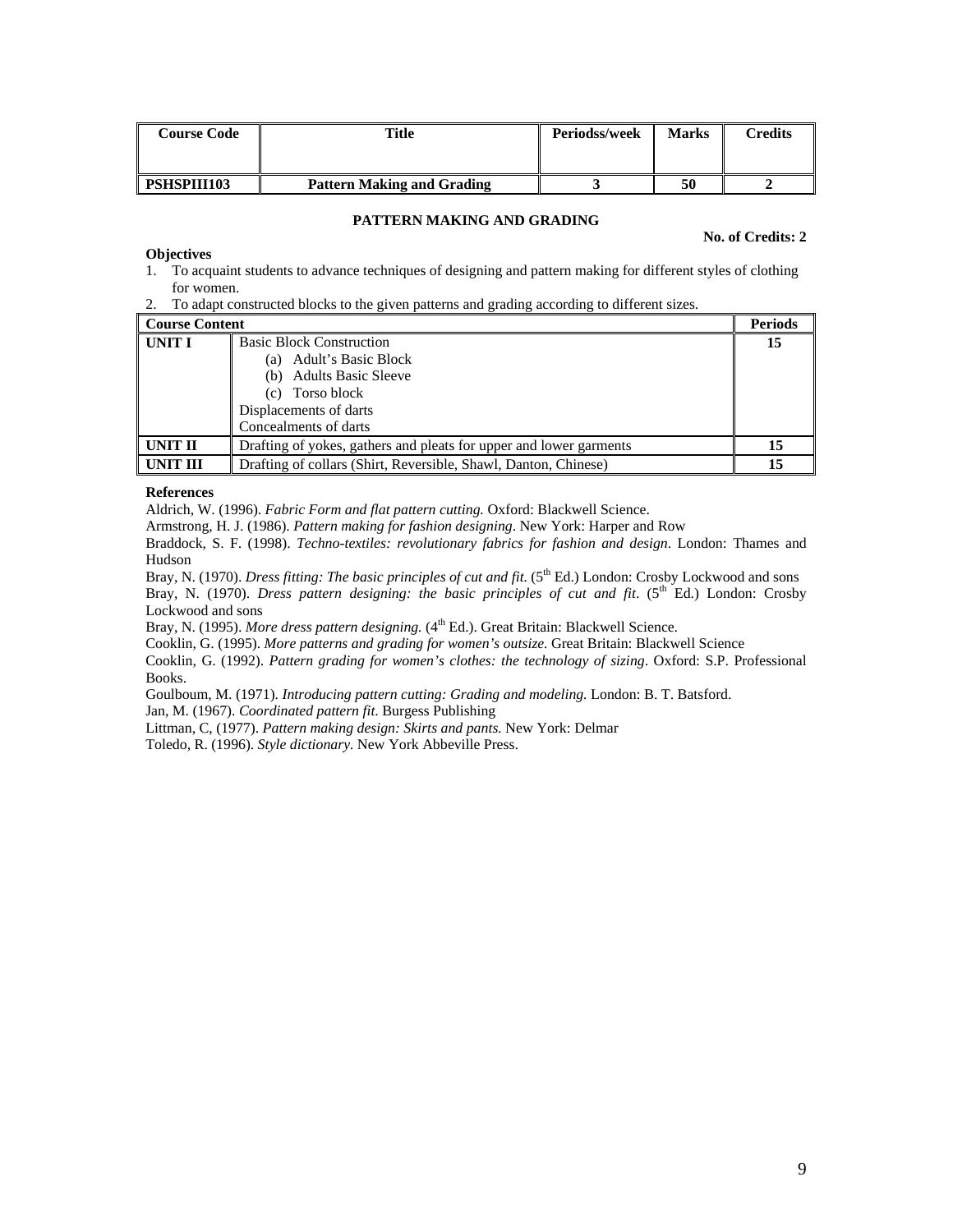| <b>Course Code</b> | Title                       | Periods/week | <b>Marks</b> | $C$ redits |
|--------------------|-----------------------------|--------------|--------------|------------|
| <b>PSHSPIII104</b> | <b>Fashion Illustration</b> |              | 75           |            |

### **FASHION ILLUSTRATION**

### **No. of credits: 3**

### **Objectives**

- 1. To enhance the creative skills of drawing, sketching and rendering colours for designing garments and accessories based on themes.
- 2. To enhance the creative skills of drawing, sketching and rendering colours for designing accessories based on themes.

| <b>Course Content</b> |                                                                                              | <b>Periods</b> |
|-----------------------|----------------------------------------------------------------------------------------------|----------------|
| UNIT I                | Drawings:                                                                                    | 15             |
|                       | Normal figure, fashion figure<br>a)                                                          |                |
|                       | Face drawing, nose figure drawing (3), leg figure (3), hand figure (3), hairstyles (3)<br>b) |                |
|                       | Accessories (footwear, bags, jewellery headgears).<br>C)                                     |                |
| UNIT II               | Basic Croquis and Poses (10)                                                                 |                |
| <b>UNIT III</b>       | <b>Postures</b>                                                                              | 15             |
|                       | Rendering techniques and media and material like lead pencil, color pencil and crayon,       |                |
|                       | stippling, water and poster colors, mixed medium, prints, fabric                             |                |

• The above ensembles to include designs in sleeves, collars, necklines, bodices, bifurcated wear, outer wear

Portfolio & Journal

#### **References**

Kybalova, L. (1968). *Pictorial encyclopedia of fashion*. London: Hamlyn.

Mackrell, A. (1997). *An illustrated history of fashion and 500 years of fashion illustration*. (1<sup>st</sup> Ed.). London: B.T. Batsford.

McKelvey, K. (1996) *Fashion source book.* Oxford: Blackwell Science

McKelvey, K. (1996) *Illustrating fashion.* Oxford: Blackwell Science.

Neady, F. (1958) *Fashion drawing.* New York: Rotman.

Ogawa. Y. (1990). *Colour in fashion: a guide to coordinating fashion colours.* Bombay: India Books.

Peacock, J. (1993). *20th century fashion : the complete source book.* London: Thames and Hudson.

Peacock, J. (1997). *20th century fashion: the source books – the 1930's.* London: Thames and Hudson.

Peacock, J. (1997). *Fashion source books – the 20's.* New York: Thames and Hudson.

Peacock, J. (1997). *Fashion source books – the 30's.* New York: Thames and Hudson.

Peacock, J. (1997). *Fashion source books – the 50's.* New York: Thames and Hudson.

Peacock, J. (1997). *Fashion source books – the 70's.* New York: Thames and Hudson.

Singer (1993).*Creating fashion accessories.* U.S.A.: C.Y. de'Cosse.

Tate, S.L. (1987). *The complete book of fashion illustration.* New York: Harper & Row.

Toledo, R. (1996). *Style dictionary.* New York: Abbeville.

Turnpenny, J.M. (1983). *Fashion design and illustration II- knitwear and jersey*. London: Century Hutchison Turnpenny, J.M. (1986). *Fashion design and illustration I- basic guidelines.* London: Century Hutchison.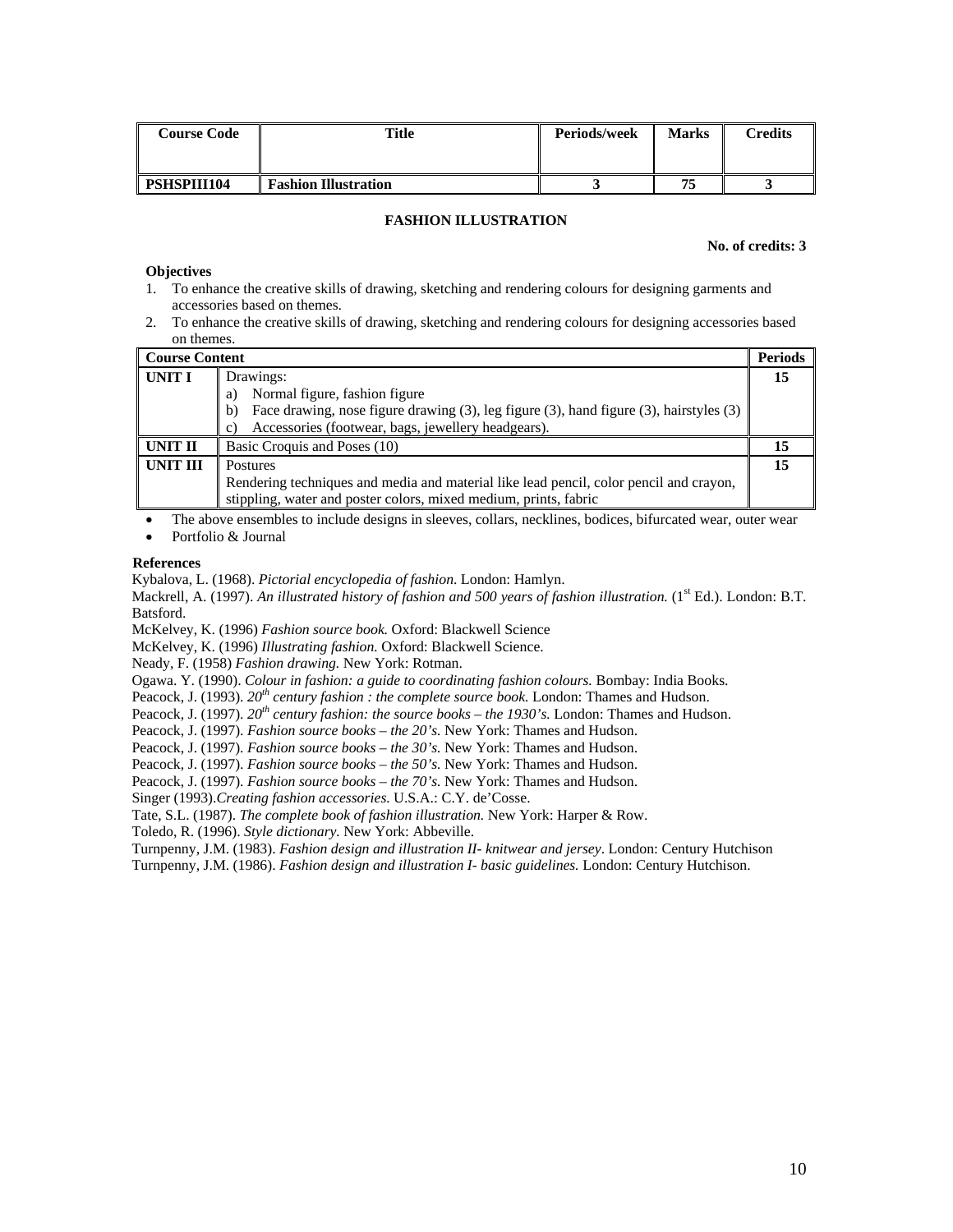| <b>Course Code</b> | Title                                          | <b>Periods/week   Marks</b> |    | Credits |
|--------------------|------------------------------------------------|-----------------------------|----|---------|
| <b>PSHSPIII105</b> | APPAREL DESIGN AND PRODUCTION<br><b>WOVENS</b> |                             | 75 |         |

### **APPAREL DESIGN AND PRODUCTION - WOVENS**

### **No. of Credits: 3**

### **Objectives**

- 1. To familiarize students with various techniques of apparel making.
- 2. To acquaint students with the skill of handling different materials and patterns.

| <b>Course Content</b> |                              | <b>Periods</b> |
|-----------------------|------------------------------|----------------|
| UNIT 1                | Choli -                      |                |
| UNIT II               | Kurta/Angarakha and Chudidar |                |
| UNIT III              | Designer salwar              |                |

• Construction of the above garments using plackets (Kurta/double shirt placket/continuous Kurta), collars (Reversible/Chinese/ Shawl and Danton, yokes (T-/ U-/Straight) and gussets (simple/ sleeve/ strip), pockets (side seam pocket/velt pocket/ bound pocket/ front pant pocket) zips (with seam/ invisible zip/ zip with fly).

• Identification, analysis and selection of different types of fabrics for particular end-uses.

- Layout of drafts on fabric and its cutting
- Finishing and Packaging
- Portfolio Presentation

### **References**

Armstrong, H. (1986). *Pattern making for fashion designing.* New York: Harper Collins

Armstrong, H. (1987). *Pattern making for fashion design.* New York: Harper & Row

Bane, A. (1972). *Flat pattern design.* New York: McGraw Hill

Bradley, G. (1954). *Costume design.* (3<sup>rd</sup> Ed.). Searton International Textbook

Bray, N. (1978). *Dress fitting.* (2nd Ed.). London: Granada

Bray, N. (1978). *More dress pattern designing*. (4<sup>th</sup> Ed.). London: Granada

Bray, N. (1978). *Dress pattern designing*. (4<sup>th</sup> Ed.). London: Granada

Carr, H. and Latham, B. (1994). *The Technology of clothing manufacture*. (2<sup>nd</sup> Ed.). Oxford: Blackwell Science

Cooklin, G. (1991). *Introduction to clothing manufacture.* Oxford: Blackwell Science.

Dunn, L., Bailey. A. & Draper. W. (1970). *Steps in clothing skills*. Peoria. Illinois: Chas A. Bennett

Giolle. D. A. & Berke. B. (1979). *Figure types and size ranges.* New York: Fairchild.

Goulbourn, M. (1971). *Introducing pattern cutting, grading and modeling.* London: B.T. Batsford.

Graff. J. L. (1976). *Concepts in clothing.* New York: McGraw Hill.

Minott. J. (1978). *Fitting commercial patterns.* Minneapolis: Minnesota Burgess.

Muke, A. (1980) *A French touch -1*. Pittsburgh: Hermann Printing & Litho

Stanley. H. (1977). *Modeling and flat cutting for fashion*. London: Hutchison

### **SEMESTER II**

| <b>Course Code</b> | <b>Title</b>                           | <b>Credits</b>              | <b>Periods</b> | <b>Marks</b> |
|--------------------|----------------------------------------|-----------------------------|----------------|--------------|
| PSHSIII201         | <b>Research Methods and Statistics</b> | 4                           | 4              | 100          |
| PSHSIII202         | Global Marketing and Merchandising     |                             | 4              | 100          |
| PSHSIII203         | Fiber Science                          | 4                           | 4              | 100          |
| PSHSPIII201        | Practicum in Research Methods          | 2                           | 3              | 50           |
| PSHSPIII202        | Physical and Chemical Textile Testing  | $\mathfrak{D}$              | 4              | 50           |
| PSHSPIII203        | Pattern Drafting                       | $\mathcal{D}_{\mathcal{L}}$ | 3              | 50           |
| PSHSPIII204        | <b>Fashion Illustration</b>            | 3                           | 3              | 75           |
| PSHSPIII205        | Apparel Design & Production - Woven    | 3                           | 3              | 75           |
|                    | Total:                                 | 24                          | 28             | 600          |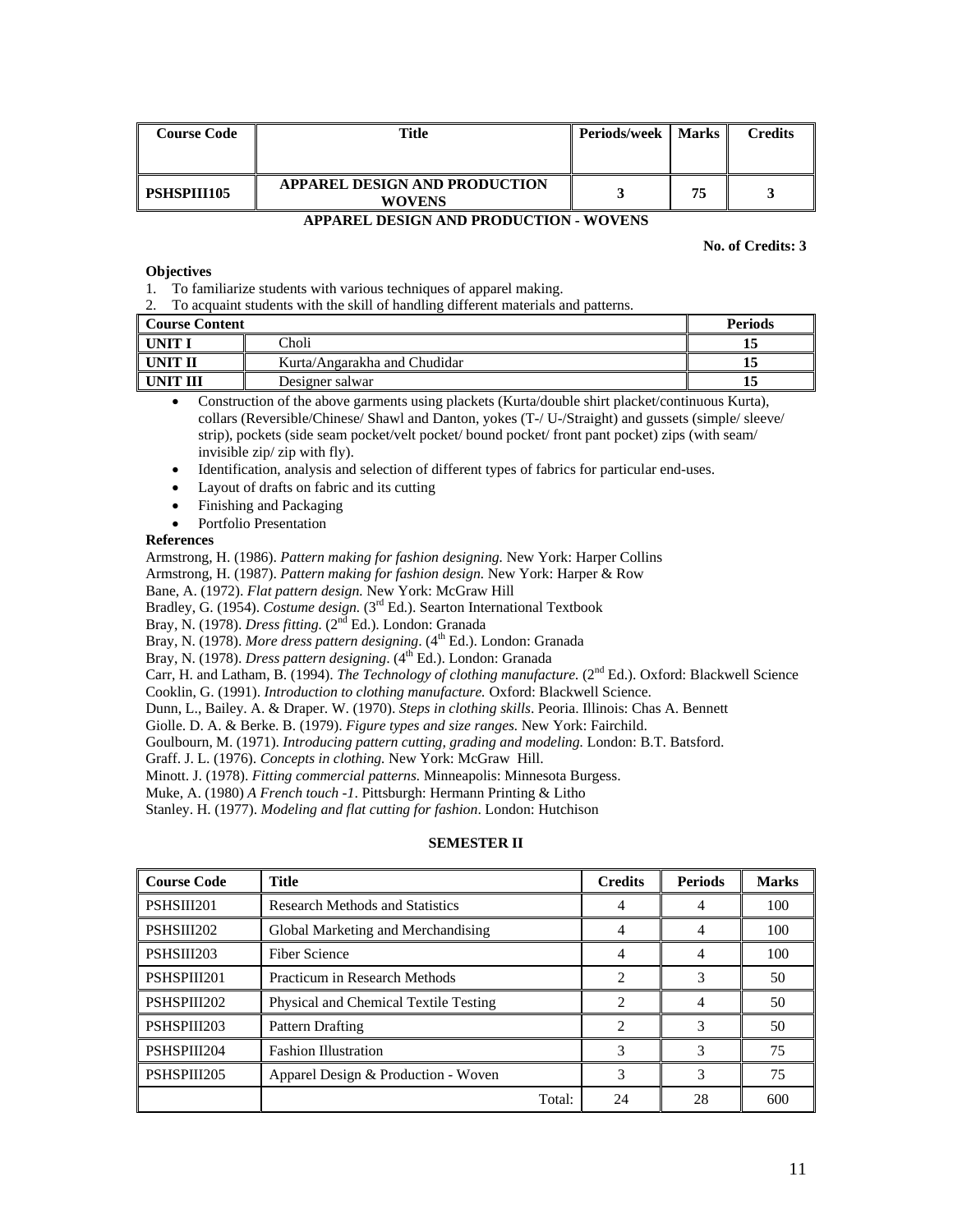| <b>Course Code</b> | Title                                  | Lectures/week   Marks   Credits |     |  |
|--------------------|----------------------------------------|---------------------------------|-----|--|
| PSHSIII201         | <b>Research Methods and Statistics</b> |                                 | 100 |  |

# **RESEARCH METHODS AND STATISTICS**

**No. of Credits: 4** 

## **Objectives**

1. To help students develop the skills needed in conducting a research in their specialisation.

2. To promote academic, research and professional ethics in students.

3. To introduce students to principles of good scientific writing.

4. To enable in students the skills in selecting, computing, interpreting and reporting statistics.

| <b>Course Content</b> |                                                                                   | Lectures |
|-----------------------|-----------------------------------------------------------------------------------|----------|
| <b>UNIT I</b>         | 1 A. Sampling techniques in quantitative research                                 | 15       |
|                       | (a) Sampling methods in current use/examples from current research                |          |
|                       | (b) Issues with regard to sampling techniques                                     |          |
|                       |                                                                                   |          |
|                       | IB. Research designs in quantitative research                                     |          |
|                       | Distinguishing between the following research designs; and, selecting research    |          |
|                       | designs that are congruent with one's research purpose.                           |          |
|                       | (a) Longitudinal versus cross-sectional                                           |          |
|                       | (b) Experimental versus quasi-experimental versus correlational                   |          |
|                       | (c) Exploratory versus descriptive versus explanatory                             |          |
| <b>UNIT II</b>        | 2 A. Qualitative research methods                                                 | 15       |
|                       | (a) Ideology/worldview of the qualitative researcher                              |          |
|                       | (b) Research designs in qualitative research                                      |          |
|                       | (c) Sampling techniques in qualitative research                                   |          |
|                       | (d) Data collection methods in qualitative research                               |          |
|                       | (e) Data analytic strategies in qualitative research                              |          |
|                       | (f) Reporting of results in qualitative research                                  |          |
|                       |                                                                                   |          |
|                       | 2B. Scientific writing                                                            |          |
|                       | (a) Distinguishing scientific writing from popular and literary writing styles    |          |
|                       | (b) Characteristics/principles of scientific writing                              |          |
|                       | (c) Examples of good scientific writing                                           |          |
|                       | (d) Writing a research proposal                                                   |          |
|                       | (d) Reporting statistical findings in text                                        |          |
|                       |                                                                                   |          |
|                       | 2 C. Ethics                                                                       |          |
|                       | (a) In academia                                                                   |          |
|                       | (b) In research in general                                                        |          |
|                       | (c) In research with human subjects                                               |          |
|                       | (d) In research with animal subjects                                              |          |
|                       |                                                                                   |          |
| <b>UNIT III</b>       | 3 A. Other concepts needed for the use of advanced/inferential statistics         | 15       |
|                       | (a) Types of distribution                                                         |          |
|                       | Frequency distribution                                                            |          |
|                       | Normal distribution                                                               |          |
|                       | Probability distribution                                                          |          |
|                       | Sampling distribution                                                             |          |
|                       | (b) Type I and type II errors                                                     |          |
|                       | (c) Central limit theorem                                                         |          |
|                       | (d) Point estimation vs. interval estimation                                      |          |
|                       | (e) Standard error (and confidence intervals)                                     |          |
|                       | (f) Parametric and nonparametric methods                                          |          |
|                       | 3 B. Using an advanced statistical method (steps in using an advanced statistical |          |
|                       | method)                                                                           |          |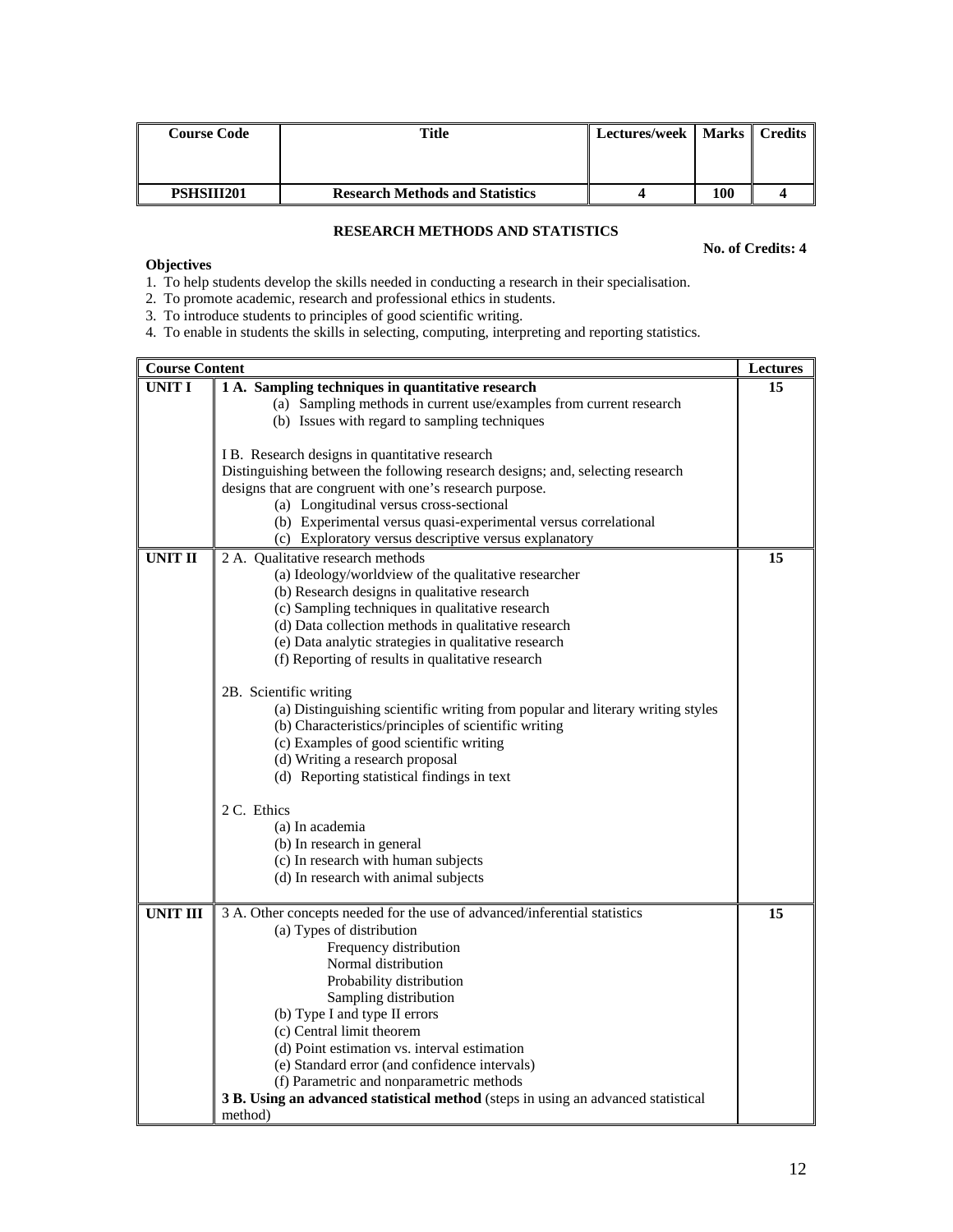| UNIT IV | 4 A. To study statistics that allows us to contrast phenomena                       | 15 |
|---------|-------------------------------------------------------------------------------------|----|
|         | (a) Univariate chi-square test                                                      |    |
|         | (b) Bivariate chi-square test                                                       |    |
|         | (c) t- or z- test for contrasting two independent groups                            |    |
|         | (d) Paired t-test                                                                   |    |
|         | (e) ANOVA                                                                           |    |
|         | 4 B. To study statistics that allows us to examine relationships between variables  |    |
|         | (a) Bivariate chi-square test                                                       |    |
|         | (b) Product-moment correlation coefficient                                          |    |
|         | 4 C. Ethics in the use of statistics (e.g., the importance of test assumptions, the |    |
|         | number of statistical tests in a research and levels of significance)               |    |

### **References**

Bhattacharyya, G.K. & Johnson, R. A. (1977). *Statistical Concepts and Methods.* NY: John Wiley.

Dwiwedi, R. S. (1997). *Research Methods in Behavioral Sciences.* Delhi: Macmillan India.

Gravetter, F. J. & Waillnau, L. B. (2000). *Statistics for the Behavioral Sciences.* Belmont, CA: Wadsworth/Thomson Learning.

Kerlinger, F. N. & Lee, H. B. (2000). *Foundations of Behavioral Research.* Orlando, Florida: Harcourt. Leong, F.T.L., & Austin, J. T. (Eds.) (1996). *The Psychology Research Handbook.* New Delhi: Sage.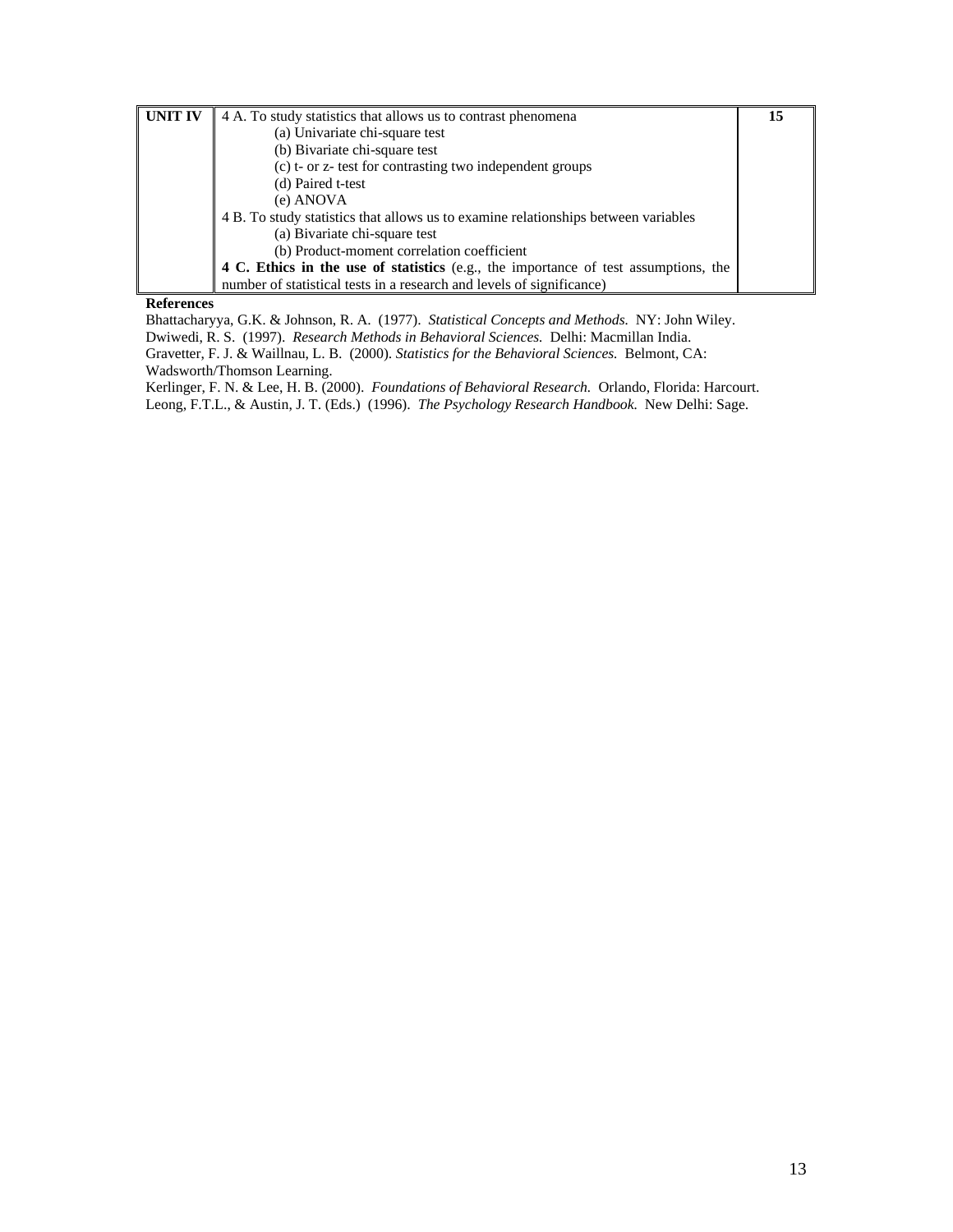| Course Code       | Title                                                          | Lectures/week | <b>Marks</b> | $C$ redits |
|-------------------|----------------------------------------------------------------|---------------|--------------|------------|
| <b>PSHSIII202</b> | Global Marketing, Merchandising and<br><b>Entrepreneurship</b> |               | 100          |            |

# **GLOBAL MARKETING, MERCHANDISING AND ENTREPRENEURSHIP**

**No. of Credits: 4** 

# **Objectives**

- 1. To equip students with the knowledge of the fashion world.
- 2. To provide knowledge of international trade.
- 3. To impart knowledge of marketing and merchandising.
- 4. To enhance entrepreneur skills.

| <b>Course Content</b> |             |                                                                                                                     | <b>Lectures</b> |
|-----------------------|-------------|---------------------------------------------------------------------------------------------------------------------|-----------------|
| UNIT I                |             | Merchandise planning, buying and control.                                                                           | 15              |
|                       | i.          | Merchandise distribution                                                                                            |                 |
|                       | ii.         | Service quality, servicing customers in on-site and offsite ventures                                                |                 |
|                       | iii.        | Personal Selling: Characteristics of sales associate, Sales presentation                                            |                 |
|                       |             | <b>Advertising and promotion</b>                                                                                    |                 |
|                       | i.          | Classifications of Fashion advertisements                                                                           |                 |
|                       | ii.         | Media                                                                                                               |                 |
|                       | iii.        | Promotional programs and Publicity                                                                                  |                 |
|                       | iv.         | Off-site retailing: E-tailing Advantages                                                                            |                 |
|                       | v.          | Process (creating a web-site Design development and web-site                                                        |                 |
|                       |             | specifications)                                                                                                     |                 |
|                       | vi.         | <b>Classification of E-tailers</b>                                                                                  |                 |
|                       | vii.        | Catalogs                                                                                                            |                 |
| <b>UNIT II</b>        |             | <b>Market Research</b>                                                                                              | 15              |
|                       | i.          | Basic, Applied (consumer, product, market analysis)                                                                 |                 |
|                       | ii.         | Consumer research: Demographics and psychographics                                                                  |                 |
|                       | iii.        | Product research: preferred product design and characteristics                                                      |                 |
|                       | iv.         | Market analysis: long range and short range forecasting                                                             |                 |
|                       |             | <b>Fashion research</b>                                                                                             |                 |
|                       | i.          | Fashion trend research                                                                                              |                 |
|                       | ii.         | Color research                                                                                                      |                 |
|                       | iii.        | Fabric and trim research                                                                                            |                 |
|                       | iv.         | Line plan & styling direction.                                                                                      |                 |
|                       | v.          | Nature of retailing research and the research process                                                               |                 |
|                       |             | <b>Data Collection</b>                                                                                              |                 |
|                       | i.          | Methods for data collection                                                                                         |                 |
|                       | ii.         | Focus groups, Mall intercepts consumer panels, mail & telephone                                                     |                 |
|                       |             | surveys, point of sale data, corporate sales records, Web sites.                                                    |                 |
|                       | iii.        | Industry information sources: Trade shows, trade publications                                                       |                 |
|                       |             | <b>Fashion Retailing</b>                                                                                            |                 |
|                       | i.          | Definition of retailing terms                                                                                       |                 |
|                       | ii.         | Types of retailing and multichannel fashion retailing                                                               |                 |
|                       | iii.        | Understanding fashion consumers and their buying behavior.                                                          |                 |
|                       | iv.         | Consumer behavior and assessment theories                                                                           |                 |
|                       | v.          | Concept of decision making Self concept theory                                                                      |                 |
|                       | vi.<br>vii. | Consumer analysis                                                                                                   |                 |
|                       | viii.       | Customer Response (CRS)<br>In-store shopping behavior: Situational factors, Shopper's intentions,                   |                 |
|                       |             | stock situations (in-stock, stock-out, customer service), purchase                                                  |                 |
|                       |             | decisions (current sales, potential sales, lost sales)                                                              |                 |
| <b>UNIT III</b>       |             |                                                                                                                     | 15              |
|                       |             | Supply chain management in fashion and textiles<br>Concepts and principles of SCM: short interval scheduling (SIS), |                 |
|                       | i.          | inventory carrying costs, supply chain for soft goods. What are supply                                              |                 |
|                       |             | chains, definitions                                                                                                 |                 |
|                       | ii.         | Information and technology in supply chain management: SCM                                                          |                 |
|                       |             |                                                                                                                     |                 |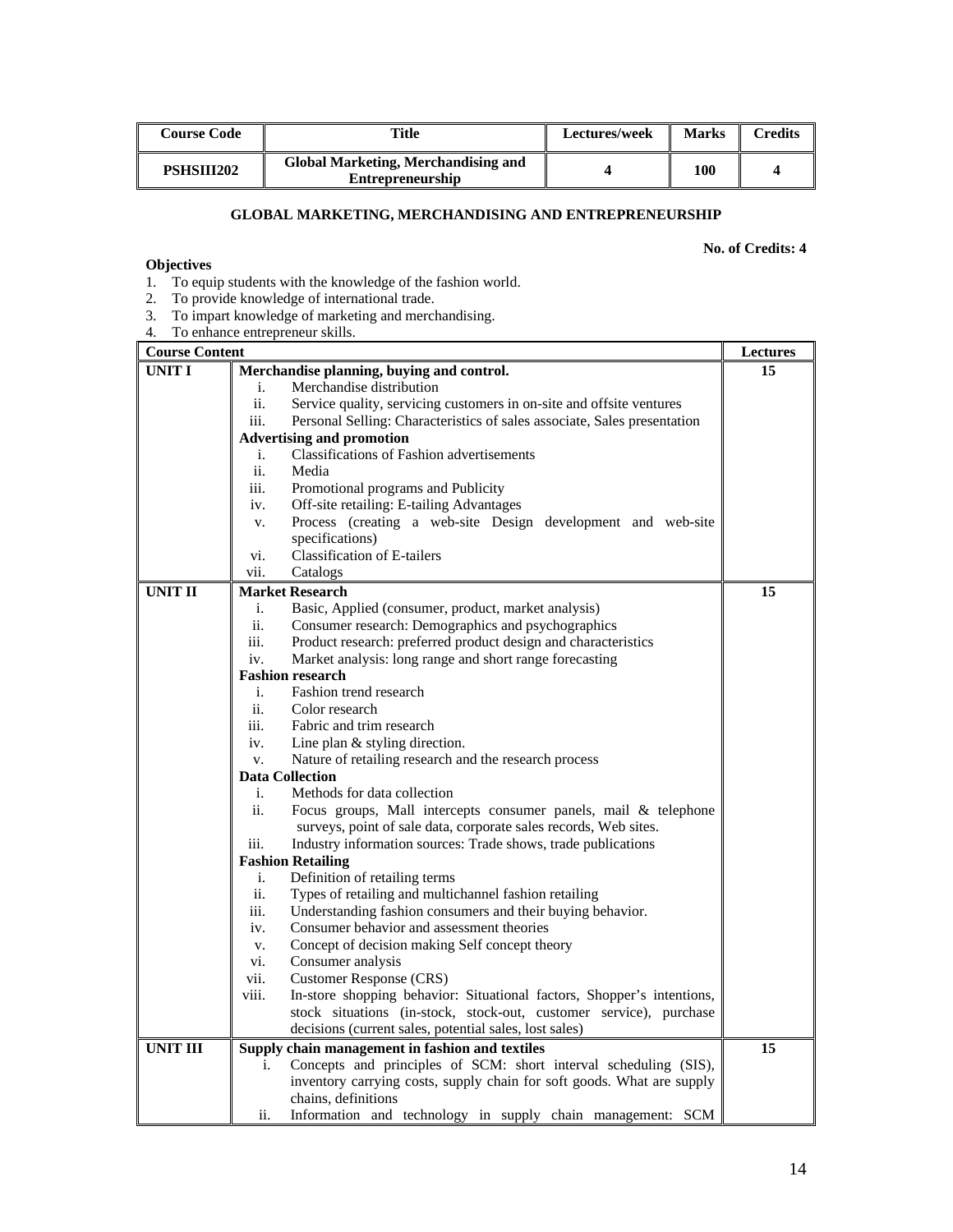|                | iii.<br>iv.<br>V.       | enabling technologies: EDI, EPOS, item coding, EFT, activity based<br>costing, etc. The applications of the information and technology for the<br>SCM in the fashion industry.<br>Marketing sourcing and logistics decisions decisions<br>Pricing considerations: Competition, merchandise characteristics,<br>International sourcing process: Research, Initial orders, L/C documents,<br>follow-up, final quality inspection, Shipping documentation |    |
|----------------|-------------------------|--------------------------------------------------------------------------------------------------------------------------------------------------------------------------------------------------------------------------------------------------------------------------------------------------------------------------------------------------------------------------------------------------------------------------------------------------------|----|
| <b>UNIT IV</b> |                         | <b>Visual Merchandising</b>                                                                                                                                                                                                                                                                                                                                                                                                                            | 15 |
|                | i.                      | Environments of Visual presentations: Windows and interiors                                                                                                                                                                                                                                                                                                                                                                                            |    |
|                | ii.                     | Designing and fixturing for retail environment                                                                                                                                                                                                                                                                                                                                                                                                         |    |
|                | iii.                    | Designing the interiors space                                                                                                                                                                                                                                                                                                                                                                                                                          |    |
|                | iv.                     | Trends in retail environment design                                                                                                                                                                                                                                                                                                                                                                                                                    |    |
|                | <b>Entrepreneurship</b> |                                                                                                                                                                                                                                                                                                                                                                                                                                                        |    |
|                | i.                      | Definition, Entrepreneurial skills                                                                                                                                                                                                                                                                                                                                                                                                                     |    |
|                | ii.                     | Realities, profiles of leading retail entrepreneurs                                                                                                                                                                                                                                                                                                                                                                                                    |    |
|                | iii.                    | Starting your own business                                                                                                                                                                                                                                                                                                                                                                                                                             |    |
|                | iv.                     | Planning capital and environment influences.                                                                                                                                                                                                                                                                                                                                                                                                           |    |
|                |                         | Ecology, ethics and green issues                                                                                                                                                                                                                                                                                                                                                                                                                       |    |
|                | i.                      | Business ethics and social responsibility,                                                                                                                                                                                                                                                                                                                                                                                                             |    |
|                | ii.                     | Ethics in retailing                                                                                                                                                                                                                                                                                                                                                                                                                                    |    |

## **References**

Boyd, H. W. (1995) *Marketing management: Strategic approach with a global orientation.* Chicago: Irwin / Richard Irwin.

Davar, R. S. (1982) *Modern marketing management*. Bombay: Progressive.

Diamond, E. (2006) *Fashion retailing: A multi-channel approach*, New Jersey: Pearson/Prentice Hall.

Donnellan, J. (1999) *Merchandising buying and management*, New York: Fairchild Publications.

Ed. Hines, T. and Bruce, M. (2001) *Fashion marketing.* Oxford: Buttersworth Heinemann.

Jackson, T. & Shaw, D. (2001) *Mastering fashion buying and merchandising management*, New York: Palgrave.

Jarnow, J., Guereira, M. & Judelle, B. (1987). *Inside the fashion business.* (4<sup>th</sup> Ed.). New York: MacMillan.

Kale, N. G. (1995*). International marketing*. Mumbai: Vipul Prakashan.

Kale, N. G. (1998). *Fundamentals of marketing and finance*. Mumbai: Manisha Prakashan.

Kotler, P. (1998) *Marketing management: analysis, planning, implementation and control.* (9<sup>th</sup> Ed.). New Delhi: Prentice Hall.

Vaz, M. (1996) *Export marketing*. Mumbai: Manisha Prakashan.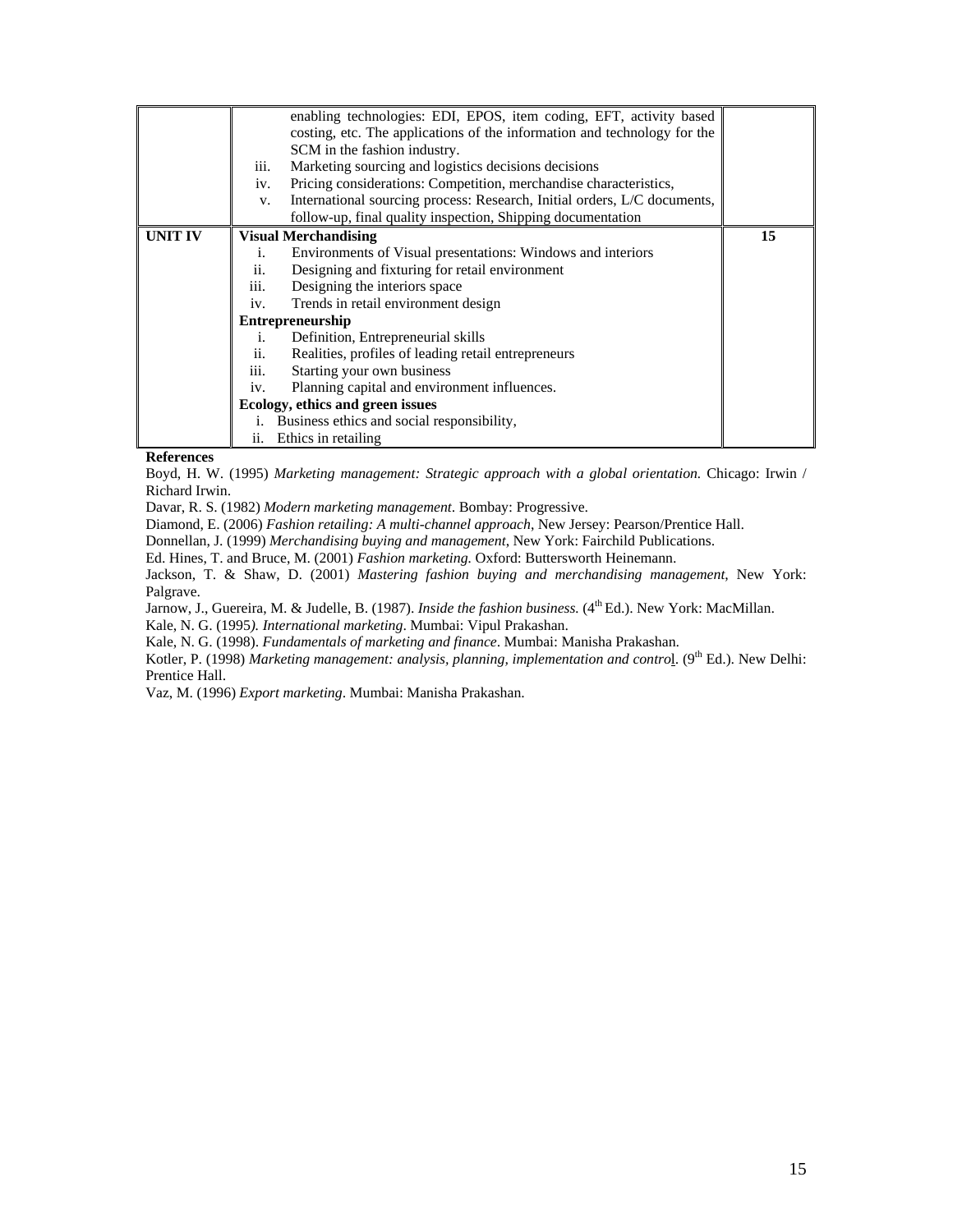| <b>Course Code</b> | <b>Title</b>         | <b>Lectures/week</b> | <b>Marks</b> | <b>Credits</b> |
|--------------------|----------------------|----------------------|--------------|----------------|
| <b>PSHSIII203</b>  | <b>Fibre Science</b> |                      | 100          |                |

### **FIBRE SCIENCE**

#### **No. of Credits: 4**

#### **Objectives**

- 1. To study the morphology, chemical constitution and manufacturing processes of natural and manmade fibers.
- 2. To study physical and chemical properties and end uses of proteinic and synthetic fibers.
- 3. To acquaint students with recent developments in the field of fibers.

| <b>Course Content</b> |                                                                                        | <b>Lectures</b> |
|-----------------------|----------------------------------------------------------------------------------------|-----------------|
| UNIT I                | <b>Proteinic fibers</b>                                                                | 15              |
|                       | Chemistry of proteins- chemical composition and constitution of proteins,<br>a)        |                 |
|                       | functional groups, properties conferred by the nature of substituent                   |                 |
|                       | Morphology and histology of wool and silk, types of bonds present in wool<br>b)        |                 |
|                       | (including Indian varieties) and silk, Indian variety of wool and silk, properties     |                 |
| <b>UNIT II</b>        | <b>Synthetic fibres</b>                                                                | 15              |
|                       | Synthesis of raw material, Manufacturing process, properties, uses and modification of |                 |
|                       | various synthetic fibers                                                               |                 |
|                       | Nylon 6, nylon 66<br>a)                                                                |                 |
|                       | Polyester<br>b)                                                                        |                 |
|                       | Acrylic<br>c)                                                                          |                 |
| UNIT III              | Other synthetic fibres                                                                 | 15              |
|                       | Modacrylic<br>a)                                                                       |                 |
|                       | PVC, PVA, Elastomeric carbon, glass<br>b)                                              |                 |
|                       | <b>Blends</b> currently used based on synthetic and natural fibers.                    |                 |
| <b>UNIT IV</b>        | Ecological concerns in manufacturing and processing of natural and manmade fibers      | 15              |
|                       | <b>Recent developments</b> in natural, regenerated and synthetic fibers                |                 |

### **References**

Carter, E. M. (1971). *Essentials of fiber chemistry* New York: Marcel Dekker.

Chakravorty, R. R. (1972). A glimpse on the chemical technology of textile fibres. New Delhi: The Canton Press.

Chapman, C. B. (1972). *Fibres.* London: Butterworths and company.

Cook, J. G. (1984). *Handbook of textile fiber* .(5<sup>th</sup> Ed.) U.K: Duram Merrow.

Corbman, P. B. (1985). *Textiles: Fiber to fabric.* (6<sup>th</sup> Ed.) McGraw Hill Book.

Grayson, M. (1984). *Encyclopedia of textile, fiber and nonmoving fabrics.* New York: John Wiley & Sons.

Gulrajani, M. L. (1985). *Man-made textiles in developing countries.* India: The Textile Association.

Hess, K. Paddock.() *Textile fibres and their use.* (6<sup>th</sup> Ed). New Delhi: Oxford & IBH.

Hollen, N. & Saddler, J. (1988) *Textiles*. (6<sup>th</sup> Ed.) .New York: Macmillan.

Howard, L. N. (1986). *Textiles: fibres, dyers, finishes and processes.* New Jersey: Noyes.

Hollen, N. & Saddler, J. (1988). *Textiles* (6<sup>th</sup> Ed.) New York: Macmillan.

Kornreich, E. (1966). *Introduction to fibres and fabrics.* London Heywood books.

Kothari, V. K. (2000). *Textile fibres: Development and innovation.* Vol. II. New Delhi: I.A.F.L. Publication.

Lewin, M., & Pearce, M. E. (1998). *A handbook of fiber chemistry.* New York: Marcel Dekker.

Marjory, L. J. (1976). *Essentials of textiles.* New York.

Marjory, L. J. (1977). *Introductory textile science .*(3rd Ed.). New York.

Mishra, S. P. (2000). *A textbook of fiber science and technology.* New Delhi: New Age.

Moncrieff, R. W. (1975). *Mamade Fibers*. London: Newnes Butterworth.

Morton, W. E. & Hearle, W. S. (1975). *Physical properties of textile fibres.* London: The Textile Institute.

Murthy, H. V. (1987). *Introduction to textile fibres.* Bombay: The Textile Association of India.

Porczynski, C. Z. & Carroll. (1961). *Manual of man-made fibres.* Bombay: The new book.

Sadov, F., Korchanging, M. & Matelsky A. (1973). *Chemical technology of fibrous materials.* Moscow: MIR Publications.

Shenai, V. A. (1977). *Textile fibres.* Vol. I Mumbai: Sevak.

Steven, B. W. (1975). *Fiber science.* New Jersey: Prentice Hall.

Tammanna, N. S. (1973). *Handbook of silk technology.* New Delhi: Wiley Eastern.

Tortora, G. P. (1992). *Understanding textiles*. (4<sup>th</sup> Ed.) New York: Macmillan.

Wynne, A. (1997). *Textiles-The Motivate Series,* London: Macmillan Education Ltd.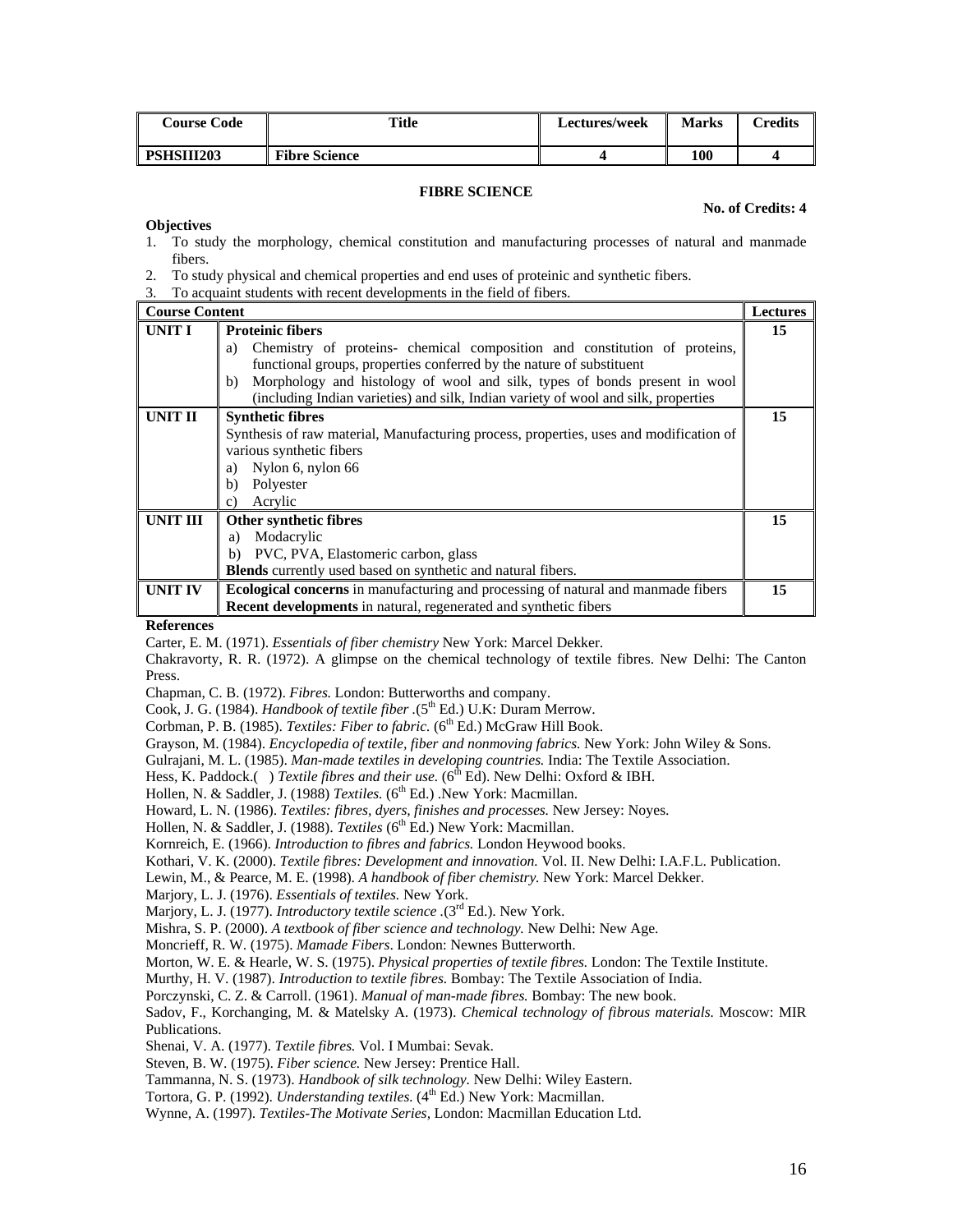| <b>Course Code</b> | Title                                | <b>Periods/week</b> | <b>Marks</b> | <b>Tredits</b> |
|--------------------|--------------------------------------|---------------------|--------------|----------------|
| <b>PSHSPIII201</b> | <b>Practicum in Research Methods</b> |                     | 50           |                |

# **PRACTICUM IN RESEARCH METHODS**

## **No. of Credits: 2**

## **Objectives**

To provide students with opportunities for hands-on exercises with regard to many steps of the research process, such that they have met the prerequisites for research work

| <b>Course Content</b> |                                                                                                                                                                                                                                                                                                                                                                                                                                                                                                                                              | <b>Periods</b> |
|-----------------------|----------------------------------------------------------------------------------------------------------------------------------------------------------------------------------------------------------------------------------------------------------------------------------------------------------------------------------------------------------------------------------------------------------------------------------------------------------------------------------------------------------------------------------------------|----------------|
| UNIT I                | Middle steps in the research process: the methods, examining and evaluating the<br>methods used to accomplish a stated research aim using examples from various<br>dissertations and research articles both in writing and orally, in particular, the:<br>research designs (e.g., qualitative, quantitative)<br>a)<br>sampling techniques, sample sizes, and sample characteristics<br>b)<br>data collection/measurement<br>$\mathcal{C}$<br>d)<br>plan of analysis                                                                          | 15             |
| <b>UNIT II</b>        | Latter steps in the research process: results<br>examining key features of the results section of dissertations and research articles<br>a)<br>using analyzed data to write the results (making tables, making figures, scientific<br>b)<br>protocol in communicating statistical findings in text, qualitative research and thick<br>description)                                                                                                                                                                                           | 15             |
| <b>UNIT III</b>       | Latter steps in the research process: discussion, and references<br>examining key features of the discussion section of dissertations and research articles<br>a)<br>(corroboration, explanation, implications, and recommendations)<br>using various findings sections and writing the discussion of the findings<br>b)<br>Reviewing, summarizing, and evaluating the complete research article in writing<br>$\mathbf{c}$<br>(maintaining a research journal) and orally (developing professional skills in<br>presentation of a research) | 15             |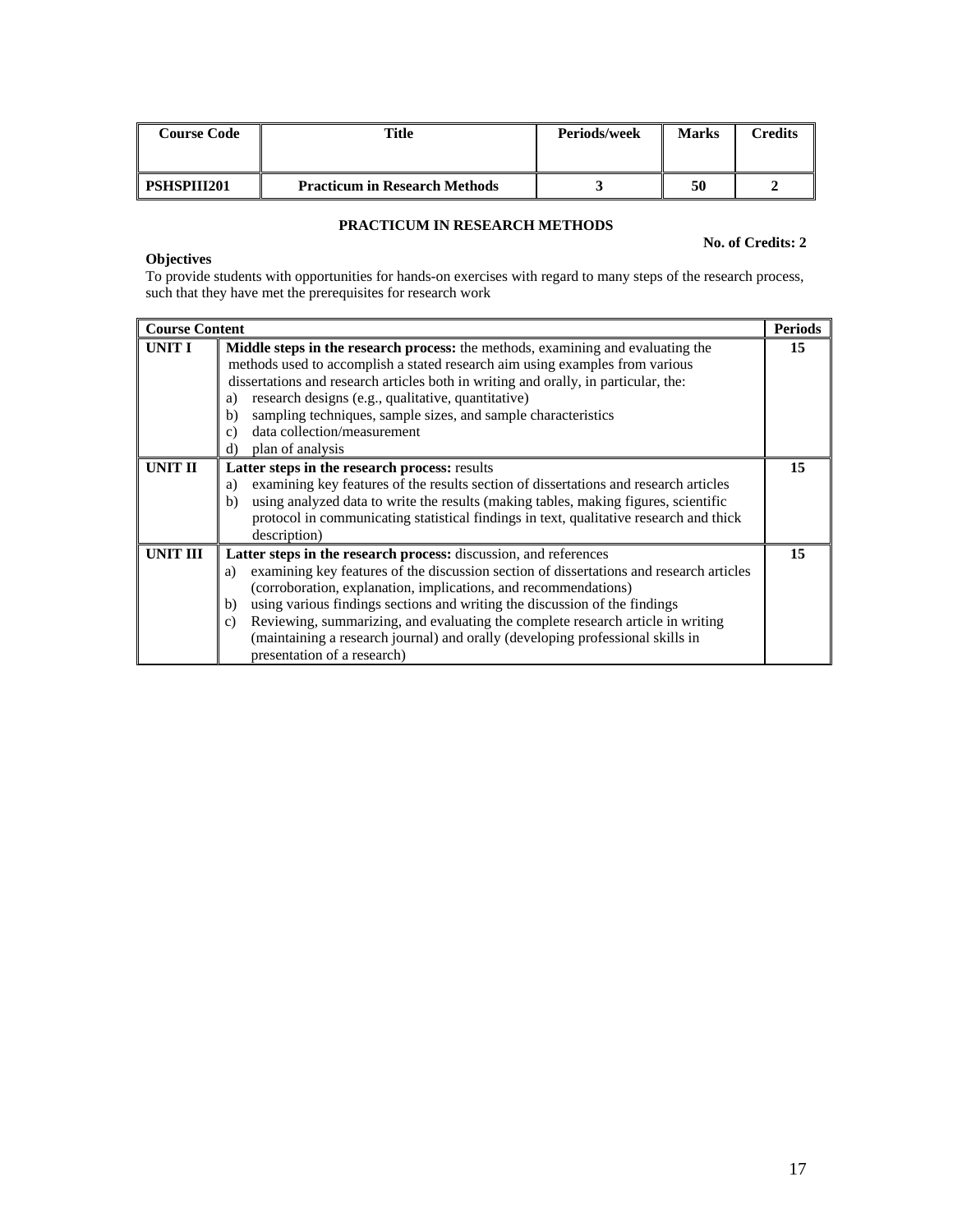| Course Code        | Title                                        | Periods/week | <b>Marks</b> | <b>Tredits</b> |
|--------------------|----------------------------------------------|--------------|--------------|----------------|
| <b>PSHSPIII202</b> | <b>Physical and Chemical Textile Testing</b> |              | 50           |                |

### **PHYSICAL AND CHEMICAL TEXTILE TESTING**

**No. of Credits: 2** 

### **Objectives**

1. To impart knowledge of the physical and chemical properties of textiles.

2. To teach the techniques of testing properties of textile materials.

| <b>Course Content</b> |                                                                                                                                                                                      | <b>Periods</b> |
|-----------------------|--------------------------------------------------------------------------------------------------------------------------------------------------------------------------------------|----------------|
| <b>UNIT I</b>         | Dyes and their properties<br>Testing of dyed samples/solution (colorimeter, spectrophotometer) and color fastness<br>evaluation (crocking, washing, light, perspiration)             | 15             |
| UNIT II               | Dyes and their properties<br>Dye identification on cellulosic and proteinic fabric, fastness properties to bleaches<br>and heat pressing                                             | 15             |
| <b>UNIT III</b>       | Chemical testing: Qualitative and quantitative analysis of blends                                                                                                                    | 15             |
| <b>UNIT IV</b>        | <b>Titrations</b><br>Single and double titration (acid-base)<br>Percentage hardness of water<br>Percent availability of chlorine in bleach solution<br>Other oxidation based methods | 15             |

Journal with experiments and samples.

### **References**

Angappan, P. & Gopalkrishnan R. (1993). *Textile Testing*. S.S.M. Institute of Technology.

Booth (1974). *Principles of Textile Testing: An Introduction to Physical Methods of Testing Textile fibers, yarn and Fabrics* London: Newnes Butterworth.

Collier B.J. (1999) *Textile Testing and Analysis*. New Jersey: Prentice Hall.

*Handbook of Textile Testing*, Bureau of Indian Standards. (1990). Testing and Grading of Textile *Fibers*. Part 1 New Delhi: Bureau of Indian Standards

*Handbook of Textile Testing, Bureau of Indian Standards*. (1991). Testing and Grading of Textile Fibers. Part 111 New Delhi: Bureau of Indian Standards

*Handbook of Textile Testing*, Bureau of Indian Standards. (1989).Identification and Testing of dyestuff and Colour Fastness on Textile Materials. Part 1V New Delhi: Bureau of Indian Standards

Shenai, V.A. (1980). *Evaluation of Textile Chemicals* Bombay Sevak Publication.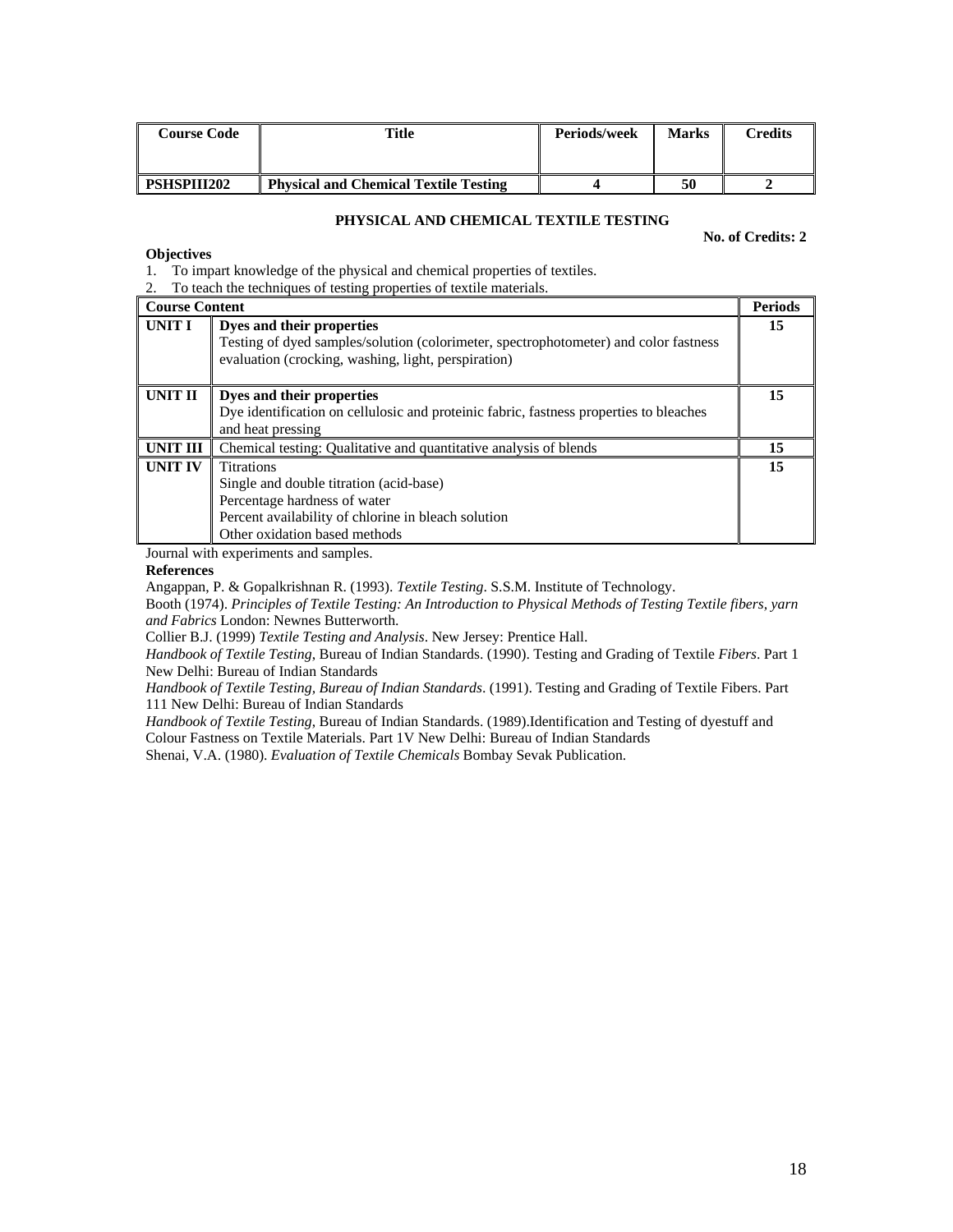| <b>Course Code</b> | Title                             | Periods/week | <b>Marks</b> | $\Gamma$ redits |
|--------------------|-----------------------------------|--------------|--------------|-----------------|
|                    |                                   |              |              |                 |
| <b>PSHSPIII203</b> | <b>Pattern Making and Grading</b> |              | 50           |                 |

### **PATTERN MAKING AND GRADING**

#### **No. of Credits: 2**

- **Objectives**
- 1. To acquaint students to advance techniques of designing and pattern making for different styles of clothing for women.
- 2. To adapt constructed blocks to the given patterns and grading according to different sizes.

| <b>Course Content</b> |                                                                                                                                             | <b>Periods</b> |
|-----------------------|---------------------------------------------------------------------------------------------------------------------------------------------|----------------|
| UNIT I                | Drafting of sleeves (Dolman, Raglan, Kimono, Magyar)                                                                                        |                |
| UNIT II               | Drafting and adapting patterns (along with draft instructions and markings) using<br>anthropometric measurements and grading of upper block |                |
| UNIT III              | Drafting and adapting patterns (along with draft instructions and markings) using<br>anthropometric measurements and grading of lower block |                |

### **References**

Aldrich, W. (1996). *Fabric Form and flat pattern cutting.* Oxford: Blackwell Science.

Armstrong, H. J. (1986). *Pattern making for fashion designing*. New York: Harper and Row

Braddock, S. F. (1998). *Techno-textiles: revolutionary fabrics for fashion and design*. London: Thames and Hudson

Bray, N. (1970). *Dress fitting: The basic principles of cut and fit.* (5<sup>th</sup> Ed.) London: Crosby Lockwood and sons Bray, N. (1970). *Dress pattern designing: the basic principles of cut and fit*. (5<sup>th</sup> Ed.) London: Crosby Lockwood and sons

Bray, N. (1995). *More dress pattern designing.* (4<sup>th</sup> Ed.). Great Britain: Blackwell Science.

Cooklin, G. (1995). *More patterns and grading for women's outsize.* Great Britain: Blackwell Science

Cooklin, G. (1992). *Pattern grading for women's clothes: the technology of sizing*. Oxford: S.P. Professional Books.

Goulboum, M. (1971). *Introducing pattern cutting: Grading and modeling.* London: B. T. Batsford. Jan, M. (1967). *Coordinated pattern fit*. Burgess Publishing

Littman, C, (1977). *Pattern making design: Skirts and pants.* New York: Delmar

Toledo, R. (1996). *Style dictionary.* New York Abbeville Press.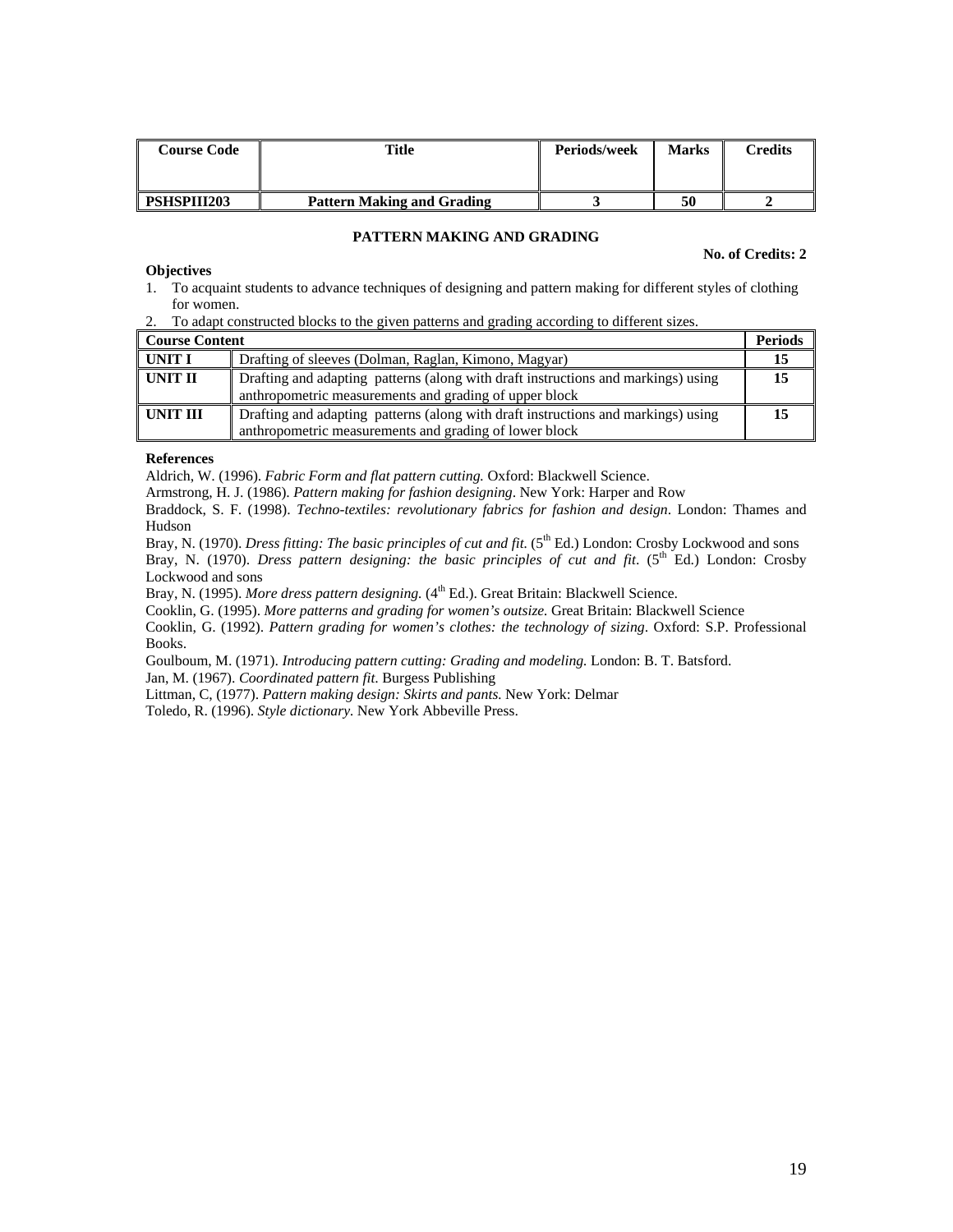| <b>Course Code</b> | Title                       | Periods/week | <b>Marks</b> | $\mathop{{\rm \mathbf{C}redits}}$ |
|--------------------|-----------------------------|--------------|--------------|-----------------------------------|
| <b>PSHSPIII204</b> | <b>Fashion Illustration</b> |              | 75           |                                   |

### **FASHION ILLUSTRATION**

#### **No. of credits: 3**

### **Objectives**

- 1. To enhance the creative skills of drawing, sketching and rendering colours for designing garments and accessories based on themes.
- 2. To enhance the creative skills of drawing, sketching and rendering colours for designing accessories based on themes.

| l Course Content |                                                                                                                                                                                                                                                     | <b>Periods</b> |
|------------------|-----------------------------------------------------------------------------------------------------------------------------------------------------------------------------------------------------------------------------------------------------|----------------|
| UNIT I           | Postures dressing up the croquis as per the following ensemble (minimum 3 per<br>line): casual wear, formal wear, fusion wear, winter wear, sports wear, night wear,<br>maternity wear, beach wear, lingerie, jackets, western and Indian Partywear | 15             |
| UNIT II          | Flats working sketches (Technical drawings) with specification sheets.                                                                                                                                                                              | 15             |
| UNIT III         | Demonstrations in computer applications for fashion illustration.                                                                                                                                                                                   |                |

#### **References**

Kybalova, L. (1968). *Pictorial encyclopedia of fashion*. London: Hamlyn.

Mackrell, A. (1997). An illustrated history of fashion and 500 years of fashion illustration. (1<sup>st</sup> Ed.). London: B.T. Batsford.

McKelvey, K. (1996) *Fashion source book.* Oxford: Blackwell Science

McKelvey, K. (1996) *Illustrating fashion.* Oxford: Blackwell Science.

Neady, F. (1958) *Fashion drawing.* New York: Rotman.

Ogawa. Y. (1990). *Colour in fashion: a guide to coordinating fashion colours.* Bombay: India Books.

Peacock, J. (1993). *20th century fashion : the complete source book.* London: Thames and Hudson.

Peacock, J. (1997). *20th century fashion: the source books – the 1930's.* London: Thames and Hudson.

Peacock, J. (1997). *Fashion source books – the 20's.* New York: Thames and Hudson.

Peacock, J. (1997). *Fashion source books – the 30's.* New York: Thames and Hudson.

Peacock, J. (1997). *Fashion source books – the 50's.* New York: Thames and Hudson.

Peacock, J. (1997). *Fashion source books – the 70's.* New York: Thames and Hudson.

Singer (1993).*Creating fashion accessories.* U.S.A.: C.Y. de'Cosse.

Tate, S.L. (1987). *The complete book of fashion illustration.* New York: Harper & Row.

Toledo, R. (1996). *Style dictionary.* New York: Abbeville.

Turnpenny, J.M. (1983). *Fashion design and illustration II- knitwear and jersey*. London: Century Hutchison

Turnpenny, J.M. (1986). *Fashion design and illustration I- basic guidelines.* London: Century Hutchison.